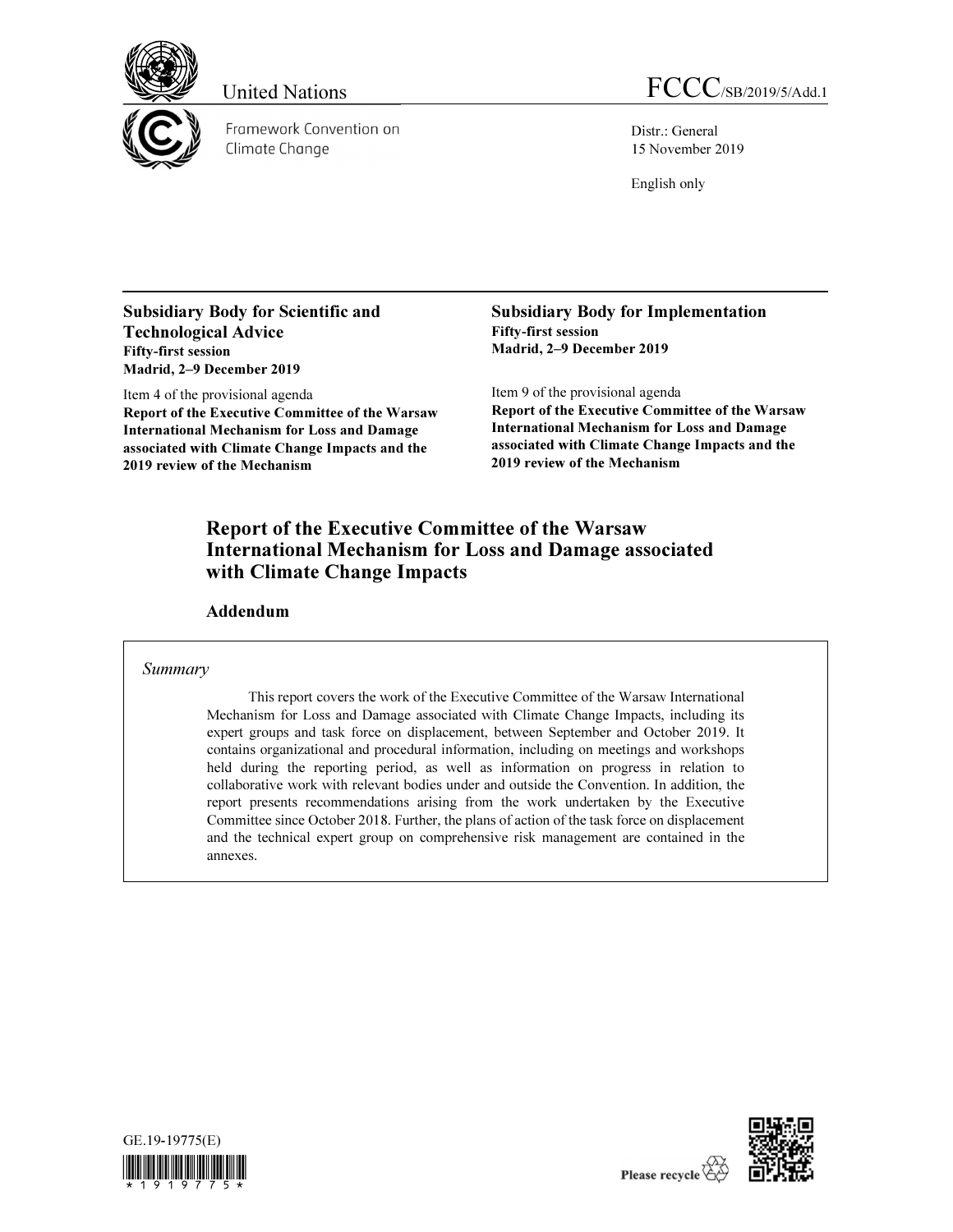## Contents

|         |    | Paragraphs | Page           |
|---------|----|------------|----------------|
|         |    |            | $\mathcal{E}$  |
| Ι.      |    | $1 - 7$    | $\overline{4}$ |
| П.      |    | $8 - 17$   | $\overline{4}$ |
|         | А. | $9 - 15$   | 5              |
|         | В. | $16 - 17$  | -6             |
| Ш.      |    | 18         | 6              |
| Annexes |    |            |                |
| Ι.      |    |            | 9              |
| Н.      |    |            | 16             |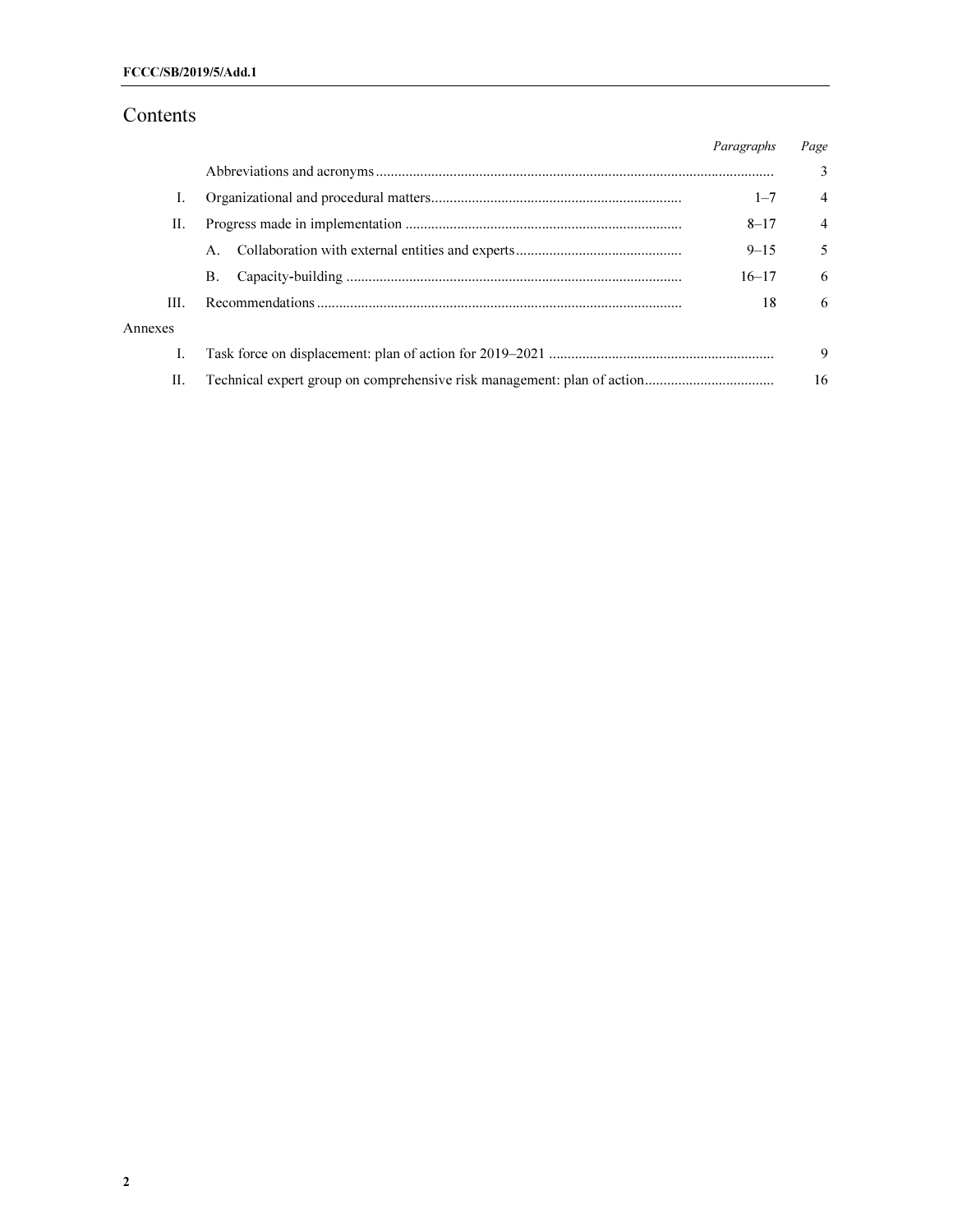# Abbreviations and acronyms

| CA                         | <b>Climate Analytics</b>                                                                                                                  |
|----------------------------|-------------------------------------------------------------------------------------------------------------------------------------------|
| COP                        | Conference of the Parties                                                                                                                 |
| <b>COY</b>                 | Conference of Youth                                                                                                                       |
| <b>CRM</b>                 | comprehensive risk management                                                                                                             |
| <b>DIE</b>                 | German Development Institute                                                                                                              |
| <b>DRR</b>                 | disaster risk reduction                                                                                                                   |
| Excom                      | meeting of the Executive Committee of the Warsaw International<br>Mechanism for Loss and Damage associated with Climate Change<br>Impacts |
| <b>Executive Committee</b> | Executive Committee of the Warsaw International Mechanism for Loss<br>and Damage associated with Climate Change Impacts                   |
| <b>GCF</b>                 | Green Climate Fund                                                                                                                        |
| <b>IDMC</b>                | Internal Displacement Monitoring Centre                                                                                                   |
| <b>IFRC</b>                | International Federation of Red Cross and Red Crescent Societies                                                                          |
| <b>IIASA</b>               | International Institute for Applied Systems Analysis                                                                                      |
| <b>IISD</b>                | International Institute for Sustainable Development                                                                                       |
| <b>ILO</b>                 | International Labour Organization                                                                                                         |
| <b>IOM</b>                 | International Organization for Migration                                                                                                  |
| <b>IPCC</b>                | Intergovernmental Panel on Climate Change                                                                                                 |
| <b>MCII</b>                | Munich Climate Insurance Initiative                                                                                                       |
| <b>NAP</b>                 | national adaptation plan                                                                                                                  |
| <b>ODI</b>                 | Overseas Development Institute                                                                                                            |
| <b>PDD</b>                 | Platform on Disaster Displacement                                                                                                         |
| <b>TEG-CRM</b>             | technical expert group on comprehensive risk management                                                                                   |
| <b>TFD</b>                 | task force on displacement                                                                                                                |
| <b>UNDRR</b>               | United Nations Office for Disaster Risk Reduction                                                                                         |
| <b>UNHCR</b>               | United Nations High Commissioner for Refugees                                                                                             |
| <b>UNU</b>                 | <b>United Nations University</b>                                                                                                          |
| <b>WFP</b>                 | World Food Programme                                                                                                                      |
| <b>WIM</b>                 | Warsaw International Mechanism for Loss and Damage associated with<br>Climate Change Impacts                                              |
| <b>WMO</b>                 | World Meteorological Organization                                                                                                         |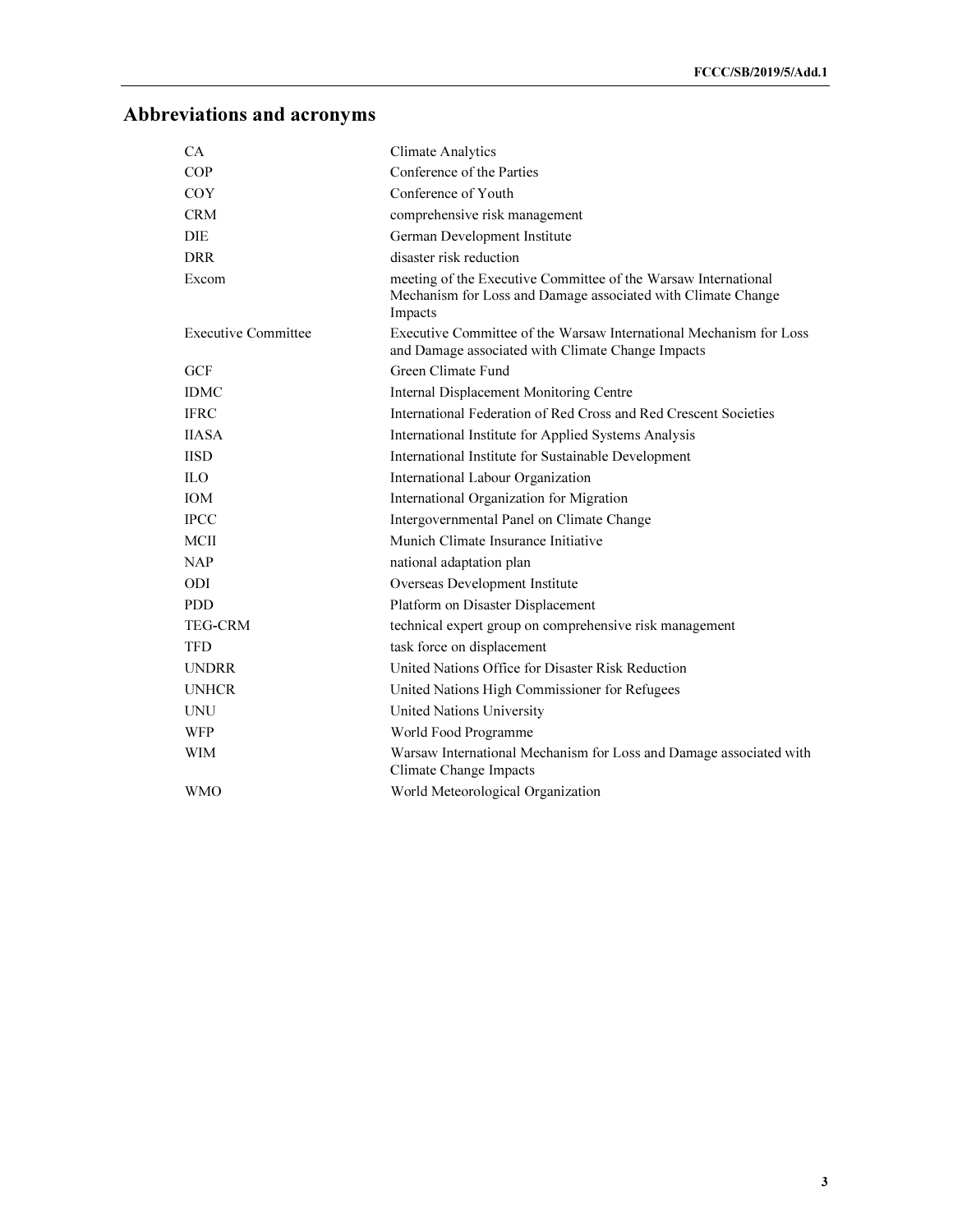### I. Organizational and procedural matters

1. Excom 10 took place from 23 to 25 October 2019 in Bonn. The meeting was open to observers. Recordings of the plenary discussions and the meeting documentation are available on the UNFCCC website to ensure the transparency of the proceedings of the Executive Committee.<sup>1</sup> Excom 10 gave rise to intersessional work,<sup>2</sup> including in relation to the engagement of the Executive Committee at COP 25, such as preparing input on the work of the Committee related to the stocktake on pre-2020 implementation and ambition, and organizing a thematic session on loss and damage for the 2nd Capacity-building Hub.

2. Excom 10 noted, under its agenda item on emerging and cross-cutting needs, decision 18/CMA.1, annex, paragraph 115, on information related to averting, minimizing and addressing loss and damage associated with climate change impacts.

3. At the same meeting, the Executive Committee decided to continue exploring opportunities and modalities for engaging stakeholders at the regional and national level, including national focal points and loss and damage contact points. It continued to make progress on its five-year rolling workplan, noting that future reviews of the WIM may enhance and strengthen the Committee's ability to confront challenges it faces and make further progress.

4. In developing recommendations (see chap. III below), the Executive Committee:

(a) Took note of the initiatives relevant to averting, minimizing and addressing loss and damage associated with climate change impacts that emerged from the United Nations Secretary-General's Climate Summit in 2019, as appropriate;

Agreed to consider how to communicate the role of climate action in averting, minimizing and addressing loss and damage associated with climate change impacts via its products and activities.

5. The TEG-CRM held a stakeholder engagement workshop, in collaboration with UNDRR and WMO, on strengthening the capacities for observation and risk assessment in the context of loss and damage associated with climate change on 29 and 30 October 2019 in Bonn.<sup>3</sup>

6. The TFD plans to hold a side event on the second phase of the TFD at COP 25.

7. The Executive Committee decided to hold Excom 11 in the week of 9 March 2020.

### II. Progress made in implementation

8. During the reporting period, the Executive Committee advanced its collaborative work with UNFCCC and external bodies and experts. The figure below illustrates the institutional arrangements concerning the Executive Committee and related bodies.

 $\overline{a}$ 

<sup>&</sup>lt;sup>1</sup> https://unfccc.int/topics/adaptation-and-resilience/groups-committees/loss-and-damage-executivecommittee/10th-meeting-of-the-executive-committee-of-the-warsaw-international-mechanism-forloss-and-damage.

<sup>2</sup> For details of the intersessional work, see

https://unfccc.int/sites/default/files/resource/Summary%20of%20Decision%20Points.pdf.

<sup>&</sup>lt;sup>3</sup> See https://unfccc.int/process-and-meetings/bodies/constituted-bodies/executive-committee-of-thewarsaw-international-mechanism-for-loss-and-damage-wim-excom/stakeholder-engagementworkshop-on-strengthening-the-capacities-for-observation-and-risk-assessment.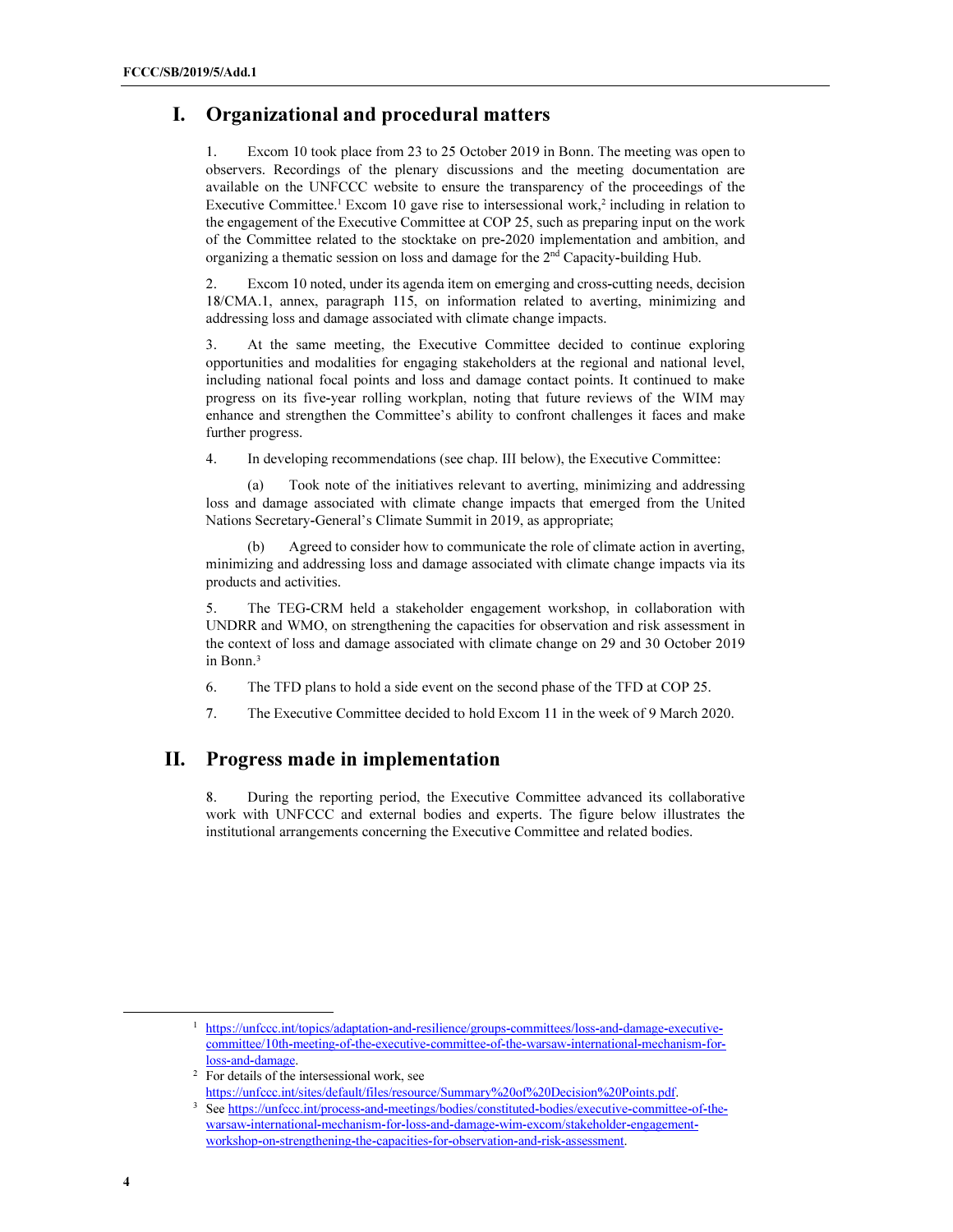

#### Institutional arrangements concerning the Executive Committee of the Warsaw International Mechanism

#### A. Collaboration with external entities and experts

#### 1. Increasing the knowledge base on slow onset events

9. The Executive Committee has been collaborating with the publisher, Elsevier, of the journal Current Opinion in Environmental Sustainability<sup>4</sup> with a view to responding to the growing need for enhancing understanding of the negative effects of slow onset events on vulnerable populations and relevant approaches for addressing them.

10. During the reporting period, the Executive Committee reviewed 28 abstracts of articles to be published as a special edition of the journal in June 2021 and extended the deadline of the call for abstracts to 30 November 2019 to allow inputs from more authors.

#### 2. Launching thematic technical work

 $\overline{a}$ 

11. During the reporting period, the Executive Committee adopted the plans of action developed by the TFD and the TEG-CRM (see annexes I and II, respectively), giving further impetus to the overall efforts under strategic workstreams (c) and (d) of the five-year rolling workplan of the Executive Committee on enhanced cooperation and facilitation in relation to:

(a) Comprehensive risk management approaches (including assessment, reduction, transfer and retention) to addressing and building the long-term resilience of countries, vulnerable populations and communities to loss and damage, including in relation to extreme and slow onset events;

(b) Human mobility, including migration, displacement and planned relocation.

<sup>4</sup> See https://www.journals.elsevier.com/current-opinion-in-environmental-sustainability.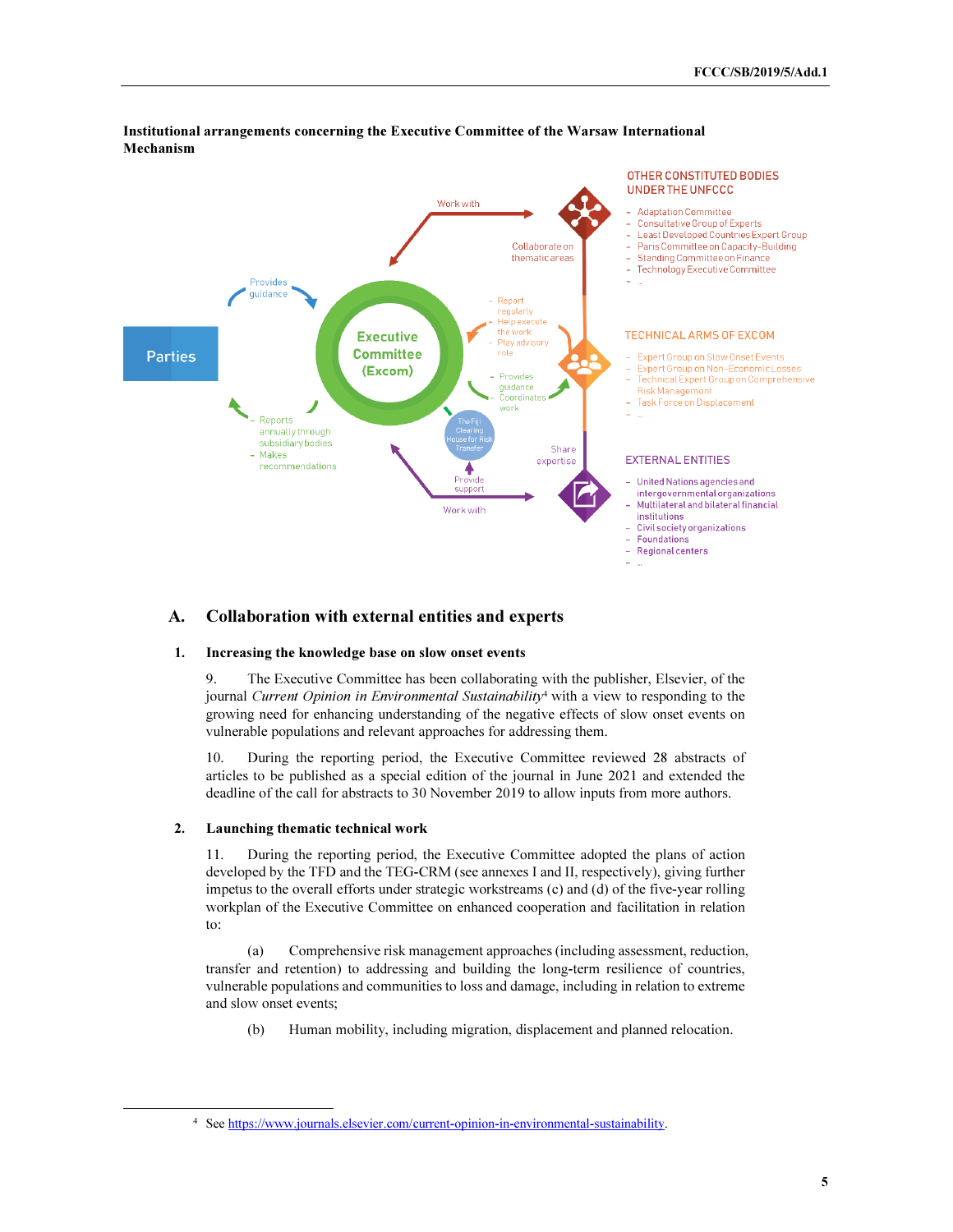12. Excom 9 adopted the new terms of reference and launched the second phase of the TFD. Subsequently, the TFD held its 3<sup>rd</sup> meeting<sup>5</sup> in order to develop a plan of action for its second phase, which builds on strategic workstream (d) of the five-year rolling workplan of the Executive Committee and the recommendations of the Committee to COP 24.<sup>6</sup>

13. The plan of action developed by the TFD was discussed at Excom 10 and the TFD agreed to integrate inputs received at the meeting into its ongoing work, as appropriate. The TFD is planning to provide a more detailed description of its activities ahead of Excom 11, as well as a detailed report on the progress of implementation of those activities prior to each of Excom 12, 13 and 14, a summary of which will be included in the respective annual reports of the Executive Committee, as appropriate.

14. In accordance with the respective plan of action, the TEG-CRM, in collaboration with UNDRR and WMO, brought together key stakeholders to identify ways to address capacity gaps related to climate risk observation and assessment at the global level, as well as to learn from national experience. A two-day workshop took place on 29 and 30 October 2019 in Bonn with the participation of over 30 experts from the public and private sector, United Nations entities, regional organizations, academia and non-governmental organizations from different regions.<sup>7</sup> The workshop broadened cooperation among these and other stakeholders, such as the Least Developed Countries Expert Group, in relation to observation and risk assessment.

15. The findings from the workshop will be taken into consideration in implementing other actions identified in the plan developed by the TEG-CRM and will help to further enhance the collaboration under strategic workstream (c) of the five-year rolling workplan of the Executive Committee. The report on the workshop will be made available prior to Excom 11.

#### B. Capacity-building

16. With a view to improving knowledge, capacity and technology in relation to understanding and tracking climate change impacts and facilitating approaches to highlighting loss and damage associated with the adverse effects of climate change, the Executive Committee had previously invited the Paris Committee on Capacity-building to identify capacity gaps in addressing loss and damage and to recommend ways to address those gaps in the context of strategic workstream (e) of the five-year rolling workplan of the Executive Committee (activity 2).

17. During the reporting period, the Executive Committee and the Paris Committee on Capacity-building considered the organization of a loss and damage thematic session at the 2<sup>nd</sup> Capacity-building Hub, to be held at COP 25. The Executive Committee is planning to convene a session to highlight the capacity-building components of its workplan, focusing in particular on strengthening dialogue, coordination, coherence and synergies among relevant stakeholders. In addition, it will include information on the capacity needs in relation to enhancing observation and risk assessment in the context of loss and damage that were identified at the workshop referred to in paragraph 14 above.

### III. Recommendations

18. On the basis of the work that it has undertaken, the Executive Committee agreed to forward the following recommendations. Parties may wish to:

 $\overline{a}$ 

<sup>&</sup>lt;sup>5</sup> A summary of proceedings and membership information relevant to the TFD is contained in document FCCC/SB/2019/5, annex II. The timeline of the TFD is illustrated in figure 2 of the same document.

<sup>6</sup> Decision 10/CP.24, annex.

<sup>&</sup>lt;sup>7</sup> Further details on the workshop, including the agenda and presentations, are available at https://unfccc.int/process-and-meetings/bodies/constituted-bodies/executive-committee-of-thewarsaw-international-mechanism-for-loss-and-damage-wim-excom/stakeholder-engagementworkshop-on-strengthening-the-capacities-for-observation-and-risk-assessment.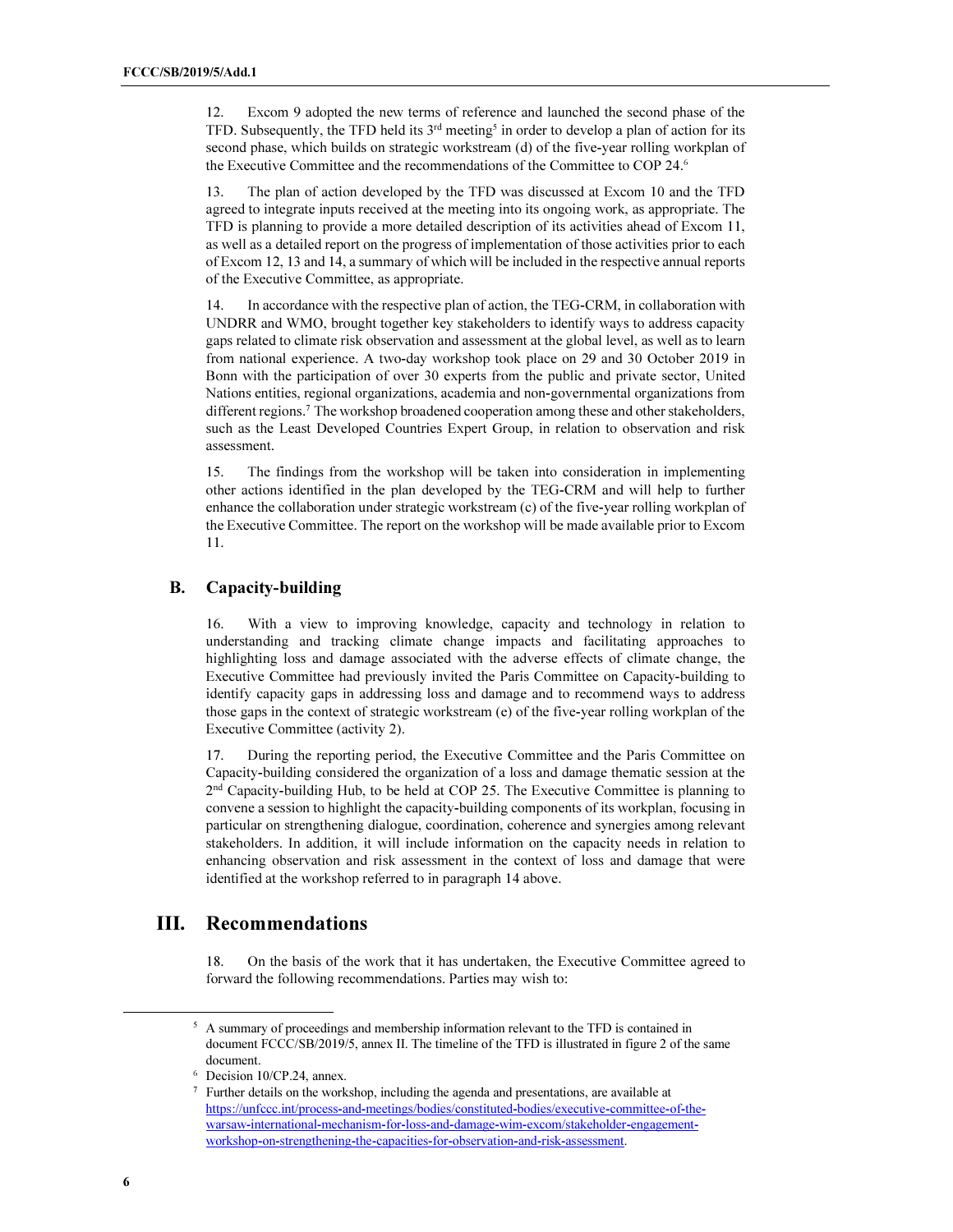(a) Welcome the Executive Committee's progress in implementing its five-year rolling workplan;

(b) Welcome the plans of action of the TFD and the TEG-CRM;

(c) Acknowledge the progress of the joint work of the Executive Committee and the Technology Executive Committee on the policy brief on technologies for averting, minimizing and addressing loss and damage in coastal zones;

(d) Express appreciation to:

(i) All organizations and experts that contributed to the success of the work undertaken, and to the constituted bodies that collaborated with the Executive Committee:<sup>8</sup>

(ii) Organizations that hosted or co-hosted meetings of the expert groups of the Executive Committee, namely:

- a. IOM, which hosted the  $3<sup>rd</sup>$  meeting of the TFD;
- b. DIE, which hosted the 1<sup>st</sup> meeting of the TEG-CRM;
- c. UNDRR, which co-hosted with the secretariat the workshop referred to in paragraph 14 above;

(iii) The secretariat for preparing the technical paper elaborating sources of and modalities for accessing financial support for addressing loss and damage<sup>9</sup> as an input to the 2019 review of the WIM;

(e) Acknowledge that the Executive Committee:

(i) Will consider identifying follow-up activities to the 2019 review of the WIM under all strategic workstreams of its five-year rolling workplan, as appropriate, at its first meeting of 2020;

(ii) Has decided to identify follow-up activities under strategic workstream (e) of its five-year rolling workplan at its first meeting of 2020, which will take place after the 2019 review of the WIM;

(iii) Has agreed to discuss its role in and contribution to the global stocktake at its future meetings, starting at its first meeting of 2020;

Encourage the Executive Committee to seek further ways to continue enhancing its responsiveness, effectiveness and performance in implementing the activities in its five-year rolling workplan, particularly the activities under strategic workstream (e);

Recognize the use of the best available science by the Executive Committee, its expert groups and the TFD to inform their work;

(h) Encourage the Executive Committee and organizations working to avert, minimize and address loss and damage to continue using the best available science that considers short-, medium- and long-term implications, including the recently published Special Reports of the IPCC,<sup>10</sup> and to continue interacting with relevant scientific and technical panels and bodies of expertise, including the IPCC;

j

<sup>8</sup> Information on those constituted bodies is contained in document FCCC/SB/2019/5, paras. 38–39. 9 FCCC/TP/2019/1.

<sup>&</sup>lt;sup>10</sup> IPCC. 2018. Global Warming of 1.5 °C: An IPCC Special Report on the impacts of global warming of 1.5 °C above pre-industrial levels and related global greenhouse gas emission pathways in the context of strengthening the global response to the threat of climate change, sustainable development, and efforts to eradicate poverty. V Masson-Delmotte, P Zhai, H-O Pörtner, et al. (eds.). Geneva: World Meteorological Organization. Available at https://www.ipcc.ch/sr15/; IPCC. 2019. IPCC Special Report on the Ocean and Cryosphere in a Changing Climate. H-O Pörtner, DC Roberts, V Masson-Delmotte, et al. (eds.). Available at https://www.ipcc.ch/srocc/home/; IPCC. 2019. IPCC Special Report on Climate Change, Desertification, Land Degradation, Sustainable Land Management, Food Security, and Greenhouse Gas Fluxes in Terrestrial Ecosystems. Available at https://www.ipcc.ch/report/srccl/.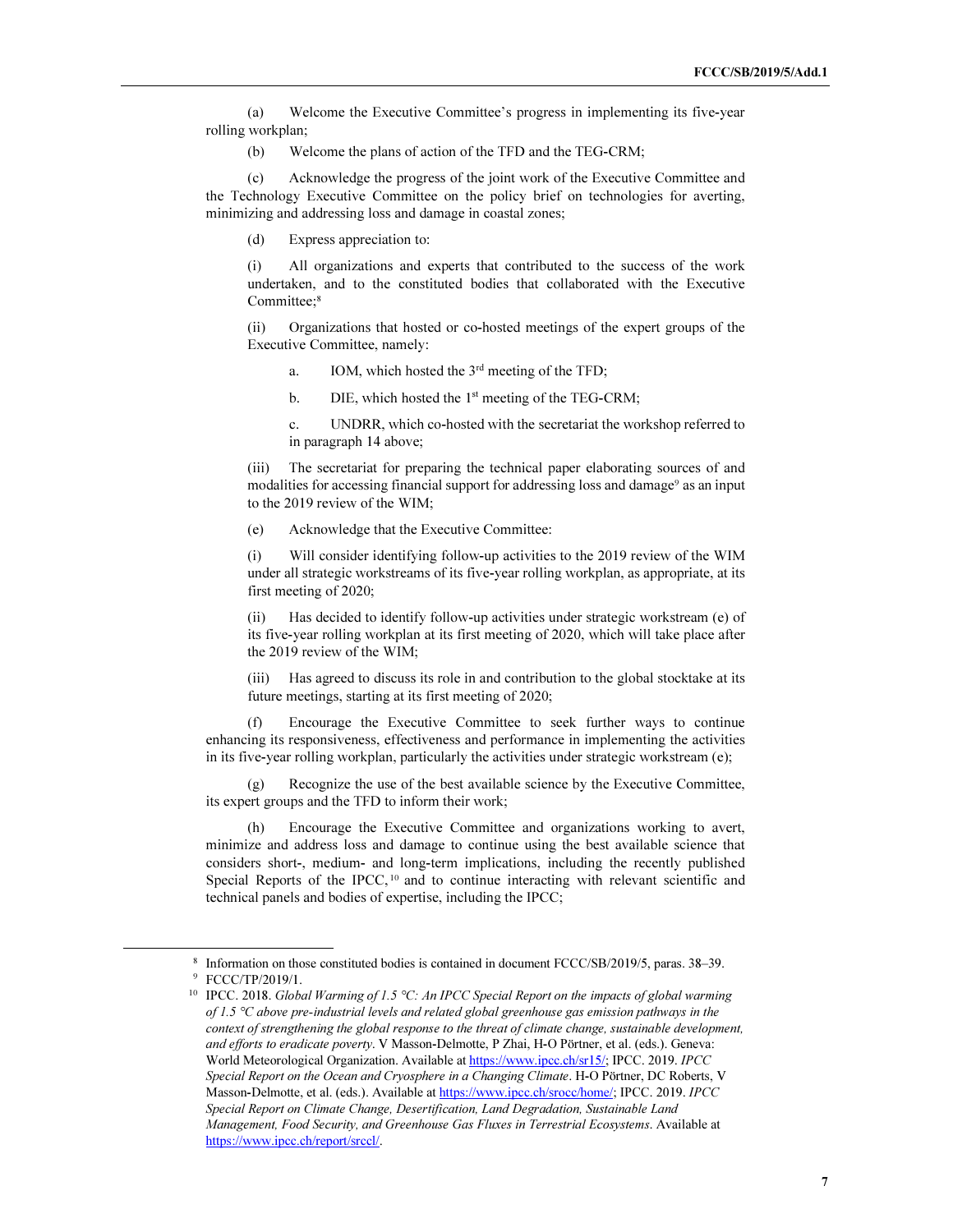(i) Note the decision of the Executive Committee to continue exploring opportunities and modalities for engaging stakeholders at the regional and national level, including national focal points and loss and damage contact points.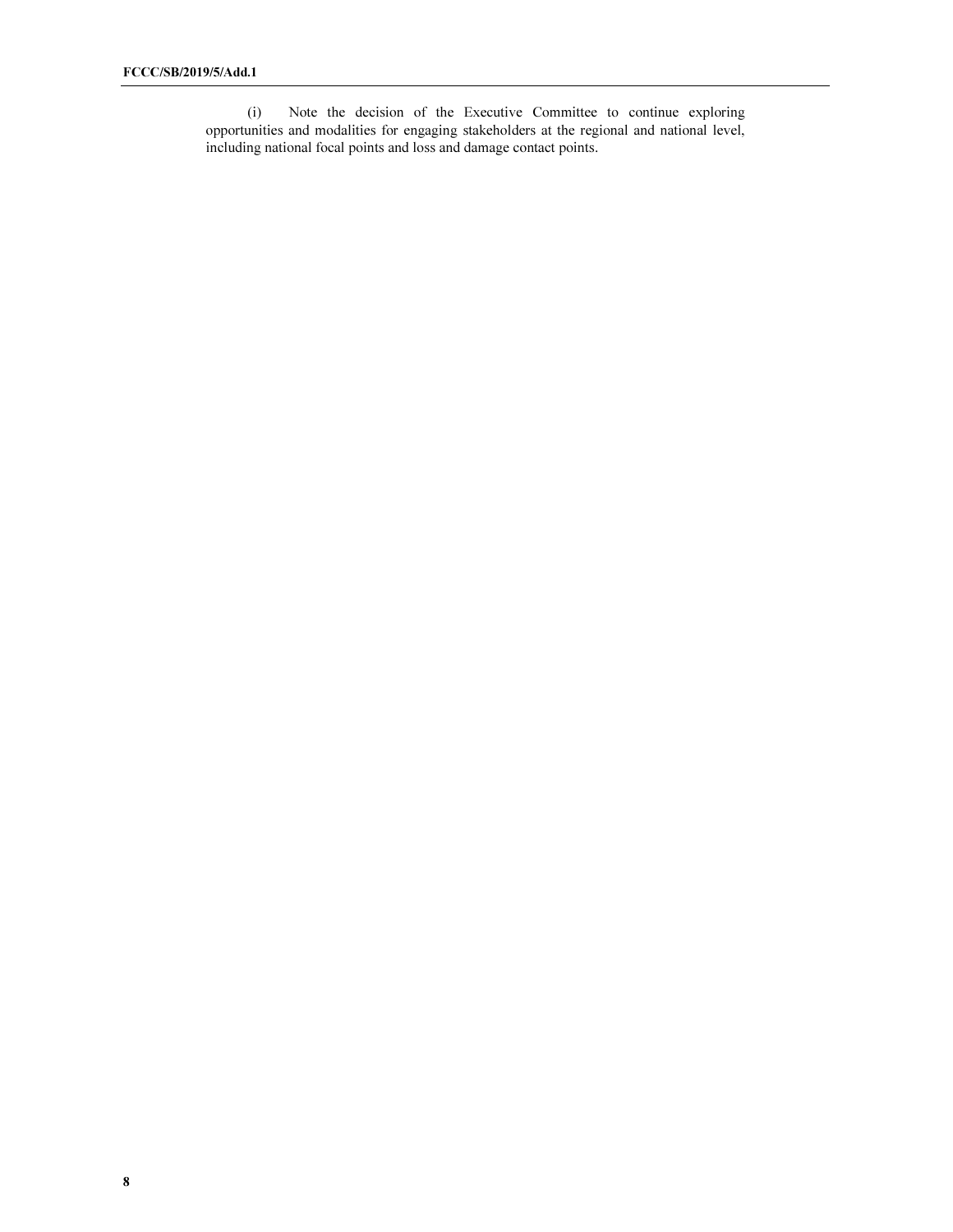### Annex I

### Task force on displacement: plan of action for 2019–2021

The activities in this plan build on the activities under strategic workstream (d) of the five-year rolling workplan of the Executive Committee of the Warsaw International Mechanism for Loss and Damage associated with Climate Change Impacts and the recommendations contained in the annex to decision 10/CP.24. Where relevant, linkages with other workstreams of the five-year rolling workplan will be identified in the course of the implementation of the plan.

|    | Activity                                                                                                                                                                                            | Expected result(s)                                                                                                                                                        | Possible approach(es) to<br>implementation/potential<br>modalities | Indicative time frame for<br>implementation       | Lead/co-leads                                                      |
|----|-----------------------------------------------------------------------------------------------------------------------------------------------------------------------------------------------------|---------------------------------------------------------------------------------------------------------------------------------------------------------------------------|--------------------------------------------------------------------|---------------------------------------------------|--------------------------------------------------------------------|
|    | Make available a user-friendly<br>version of the summary documents<br>from the mapping exercises of the<br>TFD in its first phase                                                                   | Increased visibility and<br>awareness of<br>displacement in the<br>context of climate<br>change and of the<br>outputs of the TFD in its<br>first phase                    | Publication based on the<br>summaries of the mapping<br>exercises  | In $2020$                                         | <b>Executive Committee TFD</b><br>members                          |
| 2. | Prepare TFD factsheets providing<br>an annual overview of global<br>disaster displacement: gender-<br>disaggregated data, analysis by<br>region, livelihood and income<br>group, and hazard context | Enhanced understanding TFD factsheet<br>of the scale of<br>displacement in the<br>context of climate<br>change                                                            |                                                                    | Annual publication<br>(dates to be)<br>confirmed) | <b>Advisory Group Civil</b><br>Society Organisations<br>(IDMC)/PDD |
| 3. | Prepare a user-friendly knowledge<br>product on nexus situations (climate)<br>change/disaster and<br>conflict/violence)                                                                             | Enhanced understanding<br>of the relationship<br>between the impacts of<br>climate change and<br>conflicts on<br>displacement                                             | User-friendly knowledge<br>product(s)                              | In 2020                                           | <b>UNHCR</b>                                                       |
| 4. | Prepare a user-friendly knowledge<br>product on displacement related to<br>climate change in the context of<br>slow onset events                                                                    | Enhanced evidence base<br>for policy options for<br>averting, minimizing and<br>addressing displacement<br>in the context of slow<br>onset disaster and<br>climate change | User-friendly knowledge<br>product(s)                              | To be confirmed                                   | <b>IDMC</b>                                                        |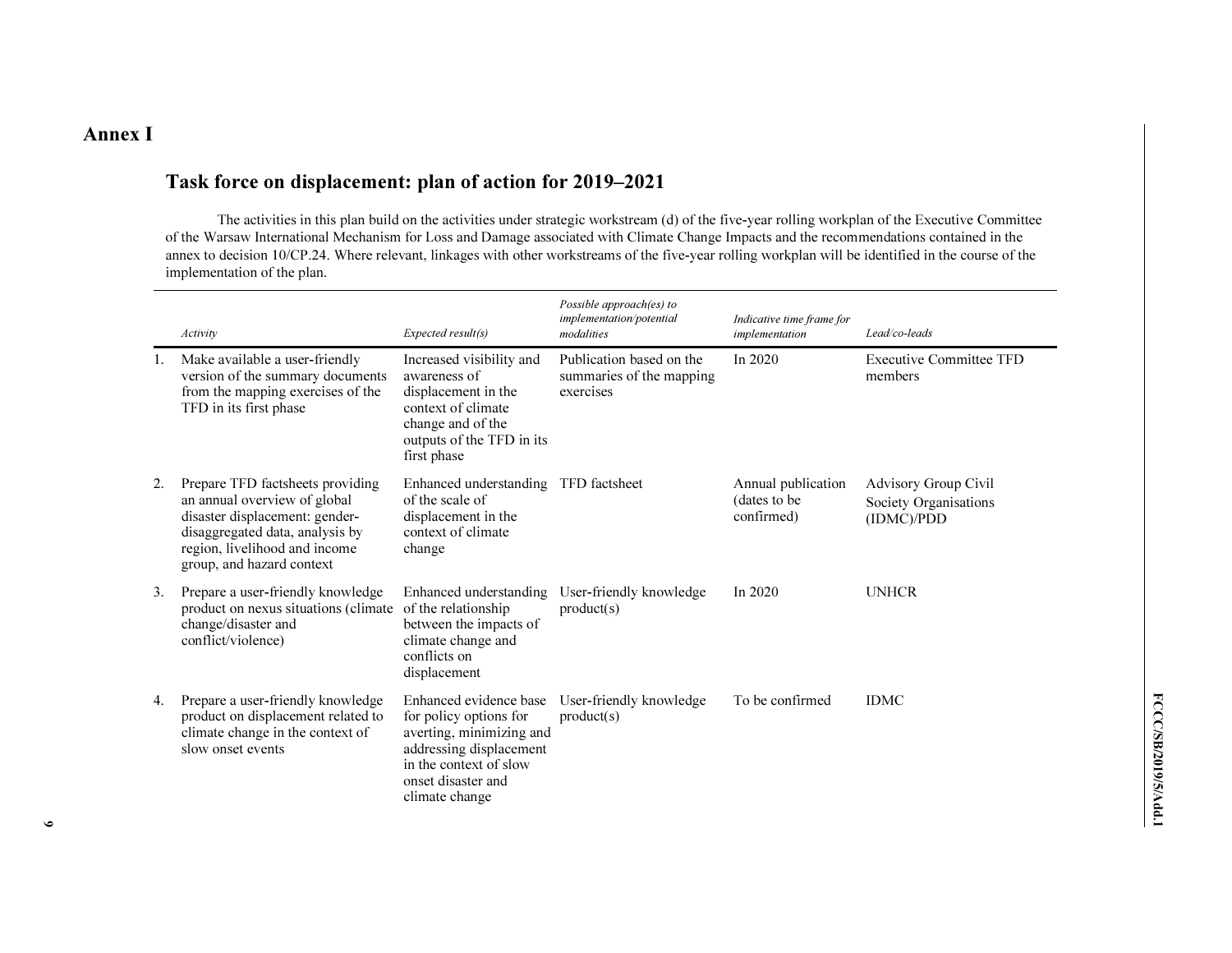|    | Activity                                                                                                                                                                                                                                             | Expected result(s)                                                                                                                                                                            | Possible approach(es) to<br>implementation/potential<br>modalities                                                                                                                                                                     | Indicative time frame for<br>implementation | Lead/co-leads             |
|----|------------------------------------------------------------------------------------------------------------------------------------------------------------------------------------------------------------------------------------------------------|-----------------------------------------------------------------------------------------------------------------------------------------------------------------------------------------------|----------------------------------------------------------------------------------------------------------------------------------------------------------------------------------------------------------------------------------------|---------------------------------------------|---------------------------|
| 5. | Prepare a technical briefing on<br>approaches to averting, minimizing<br>and addressing loss and damage in<br>relation to disaster displacement                                                                                                      | Enhanced understanding<br>of and knowledge on<br>approaches to averting,<br>minimizing and<br>addressing loss and<br>damage in relation to<br>disaster displacement                           | Development and<br>dissemination of a technical<br>briefing paper                                                                                                                                                                      | In 2020                                     | <b>PDD</b>                |
| 6. | Compile selected good practice case<br>studies and lessons learned from<br>relevant projects/programmes that<br>have integrated climate-related<br>mobility for the purpose of<br>improving the design of project<br>proposals and access to funding | Enhanced understanding<br>of Parties of how to<br>integrate climate-related<br>mobility into relevant<br>project/programme<br>design, including for<br>green economy                          | Compilation of case studies In 2021<br>(e.g. factsheet), made<br>widely available                                                                                                                                                      |                                             | <b>IFRC/ILO/IOM/UNHCR</b> |
|    |                                                                                                                                                                                                                                                      | Enhanced understanding<br>of Parties and donors/the<br>GCF of accessing<br>support for climate<br>change programmes with<br>a focus on averting,<br>minimizing and<br>addressing displacement |                                                                                                                                                                                                                                        |                                             |                           |
| 7. | Raise awareness on integrating<br>displacement in the context of<br>climate change into national laws,<br>policies and strategies, including on<br>disaster response, building on<br>mappings and lessons learned                                    | Enhanced support for<br>formulating laws,<br>policies and strategies<br>that reflect efforts to<br>avert, minimize and<br>address displacement                                                | Dissemination of relevant<br>mappings, case studies,<br>lessons learned from<br>ongoing projects, and<br>guidance, including through<br>written materials (e.g.<br>leaflets, policy briefs) and<br>side events at relevant<br>meetings | From 2020                                   | <b>IFRC/ILO/IOM/UNHCR</b> |
|    |                                                                                                                                                                                                                                                      |                                                                                                                                                                                               | Regional and national<br>training                                                                                                                                                                                                      |                                             |                           |
|    |                                                                                                                                                                                                                                                      |                                                                                                                                                                                               | Updated mapping of<br>relevant national migration<br>policies, based on the<br>previous mapping                                                                                                                                        |                                             |                           |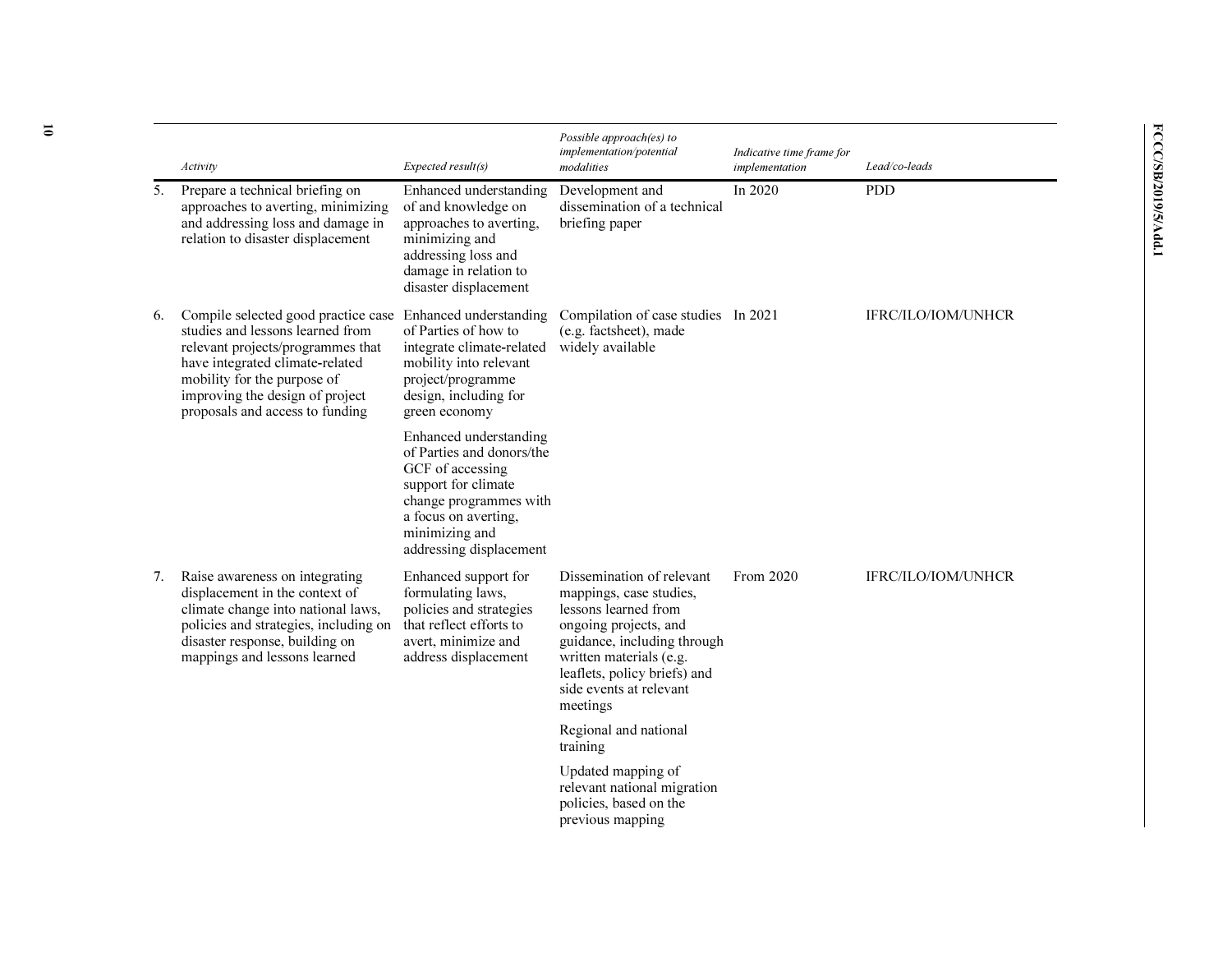|    | Activity                                                                                                                                                                          | Expected result(s)                                                                                                                      | Possible approach(es) to<br>implementation/potential<br>modalities                                                                                                                   | Indicative time frame for<br>implementation                                                                                                                                                                | Lead/co-leads                                                                                   |
|----|-----------------------------------------------------------------------------------------------------------------------------------------------------------------------------------|-----------------------------------------------------------------------------------------------------------------------------------------|--------------------------------------------------------------------------------------------------------------------------------------------------------------------------------------|------------------------------------------------------------------------------------------------------------------------------------------------------------------------------------------------------------|-------------------------------------------------------------------------------------------------|
|    |                                                                                                                                                                                   |                                                                                                                                         | conducted under the TFD<br>(pillar I: policy/practice -<br>national/subnational,<br>activity I.1)                                                                                    | From 2020                                                                                                                                                                                                  | <b>IOM</b>                                                                                      |
| 8. | Continue to raise awareness of the<br>work of the TFD in relevant<br>processes                                                                                                    | Keeping the issue of<br>climate change and<br>displacement high on the<br>agenda of relevant<br>processes                               | Sharing of information on<br>TFD work, where<br>appropriate<br>Development of the<br>standard TFD one-pager<br>internal note to be used<br>when TFD members<br>conduct outreach work | At the regional<br>reviews of the<br>Global Compact for<br>Migration in 2020<br>At the Global<br><b>Platform for Disaster</b><br><b>Risk Reduction</b><br>meeting in 2021 and<br>via regional<br>platforms | IOM/others<br><b>Executive Committee</b><br>champions (development of<br>the one-pager)         |
| 9. | Facilitate the assessment of<br>economic impacts of displacement<br>in the context of climate change at<br>the national level                                                     | of the scale of the<br>cost/economic impact of<br>displacement in the<br>context of climate<br>change                                   | Enhanced understanding Presentation of assessment<br>outcomes to the TFD                                                                                                             | To be confirmed                                                                                                                                                                                            | Youth non-governmental<br>organizations/Advisory Group<br>Civil Society Organisations<br>(IDMC) |
|    | 10. Conduct a seminar on labour<br>migration and climate resilience                                                                                                               | Increased knowledge,<br>skills and understanding<br>of key issues and<br>responses around labour<br>migration and climate<br>resilience | Design, preparation and<br>delivery of a training course                                                                                                                             | In 2020                                                                                                                                                                                                    | ILO/International Training<br>Centre of ILO in<br>Turin/universities in the region              |
|    | 11. Exchange and share information on<br>human mobility, including<br>migration, displacement and<br>planned relocation, among the<br>expert groups of the Executive<br>Committee | Displacement considered Joint discussions of the<br>under all relevant<br>workstreams, as<br>appropriate                                | expert groups of the<br>Executive Committee in<br>relation to each workstream<br>relevant to addressing<br>displacement and mobility                                                 | Continuous                                                                                                                                                                                                 | <b>Executive Committee</b><br>champions                                                         |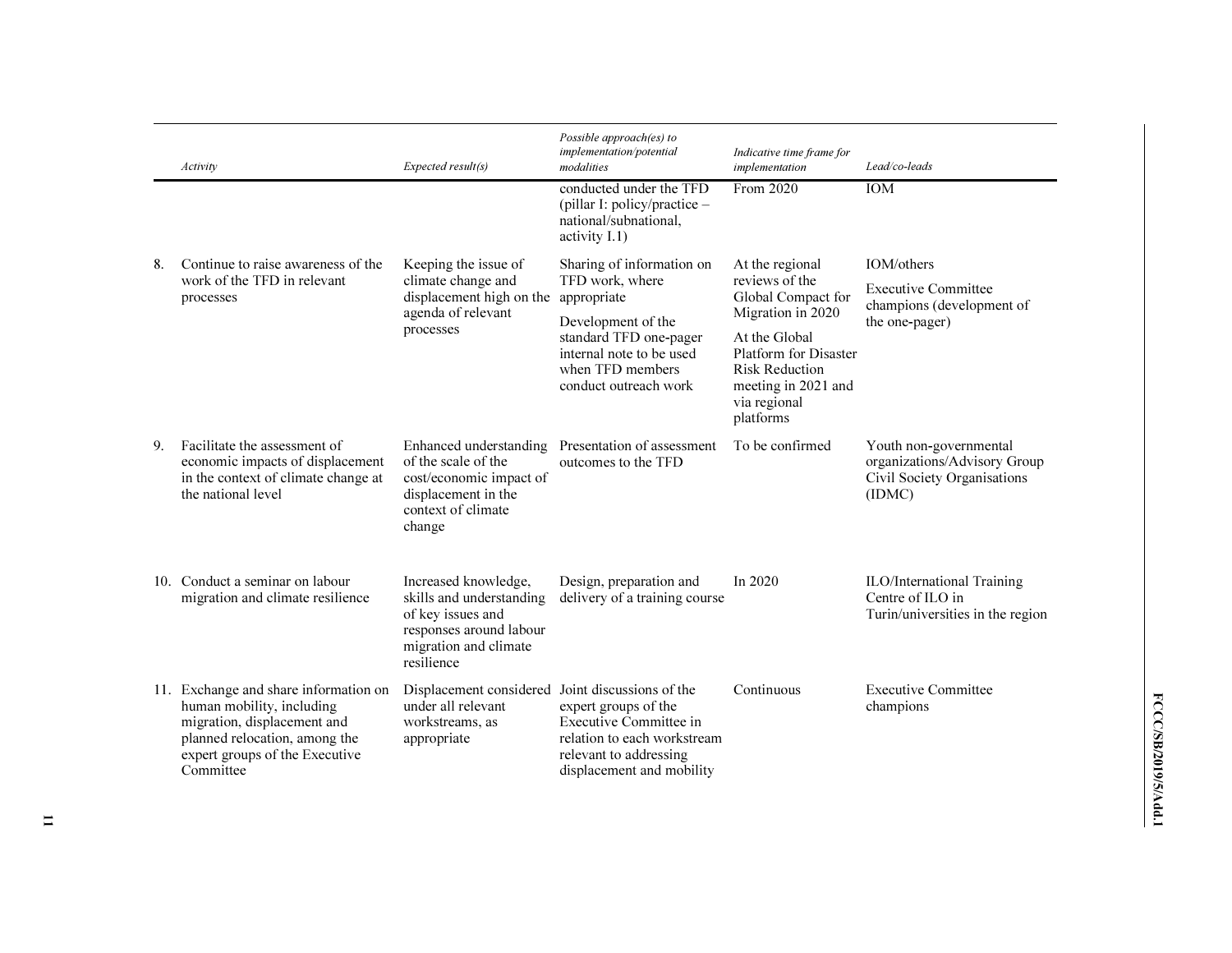| Activity                                                                                                                                                   | Expected result(s)                                                                                          | Possible approach(es) to<br>implementation/potential<br>modalities                                                                         | Indicative time frame for<br>implementation | Lead/co-leads                                                   |
|------------------------------------------------------------------------------------------------------------------------------------------------------------|-------------------------------------------------------------------------------------------------------------|--------------------------------------------------------------------------------------------------------------------------------------------|---------------------------------------------|-----------------------------------------------------------------|
|                                                                                                                                                            |                                                                                                             | Contribution to outputs<br>under all relevant<br>workstreams                                                                               | From 2020                                   | IOM/relevant partners                                           |
|                                                                                                                                                            |                                                                                                             | Mapping of examples of<br>effective practices and<br>lessons learned in relation<br>to planned relocation                                  |                                             |                                                                 |
| 12. Provide capacity-building<br>opportunities using relevant training<br>materials on migration, environment migration, environment<br>and climate change | Enhanced capacity of<br>countries to consider<br>and climate change in<br>their long-term planning          | Capacity-building activities 2019<br>in various regions                                                                                    |                                             | ILO/IOM/PDD                                                     |
| 13. Assist Parties in assessing the risk<br>of displacement, including through<br>technical support and sharing tools<br>and practices                     | Enhanced capacity for<br>data collection, risk<br>assessment and analysis<br>in relation to<br>displacement | User-friendly knowledge<br>products on displacement<br>risk assessment methods,<br>good practices and lessons<br>learned                   | From 2020                                   | Advisory Group Civil Society<br>Organisations<br>(IDMC)/IOM/PDD |
|                                                                                                                                                            |                                                                                                             | Regional events and<br>national workshops,<br>including in the Pacific and<br>sub-Saharan Africa,<br>building on existing<br>initiatives   |                                             |                                                                 |
|                                                                                                                                                            |                                                                                                             | Dissemination and sharing<br>of practices at the global<br>and regional level,<br>including with the TEG-<br><b>CRM</b>                    |                                             |                                                                 |
| 14. Support Parties in integrating<br>displacement risk into DRR<br>strategies and combining action on<br>DRR and climate change                           | Countries supported in<br>implementing integrated<br>approaches                                             | Use of, inter alia, the<br><b>UNDRR</b> Words into Action<br>guidelines on disaster<br>displacement and<br>supplementary NAP<br>guidelines | To be confirmed                             | <b>IOM/Norwegian Refugee</b><br>Council/PDD                     |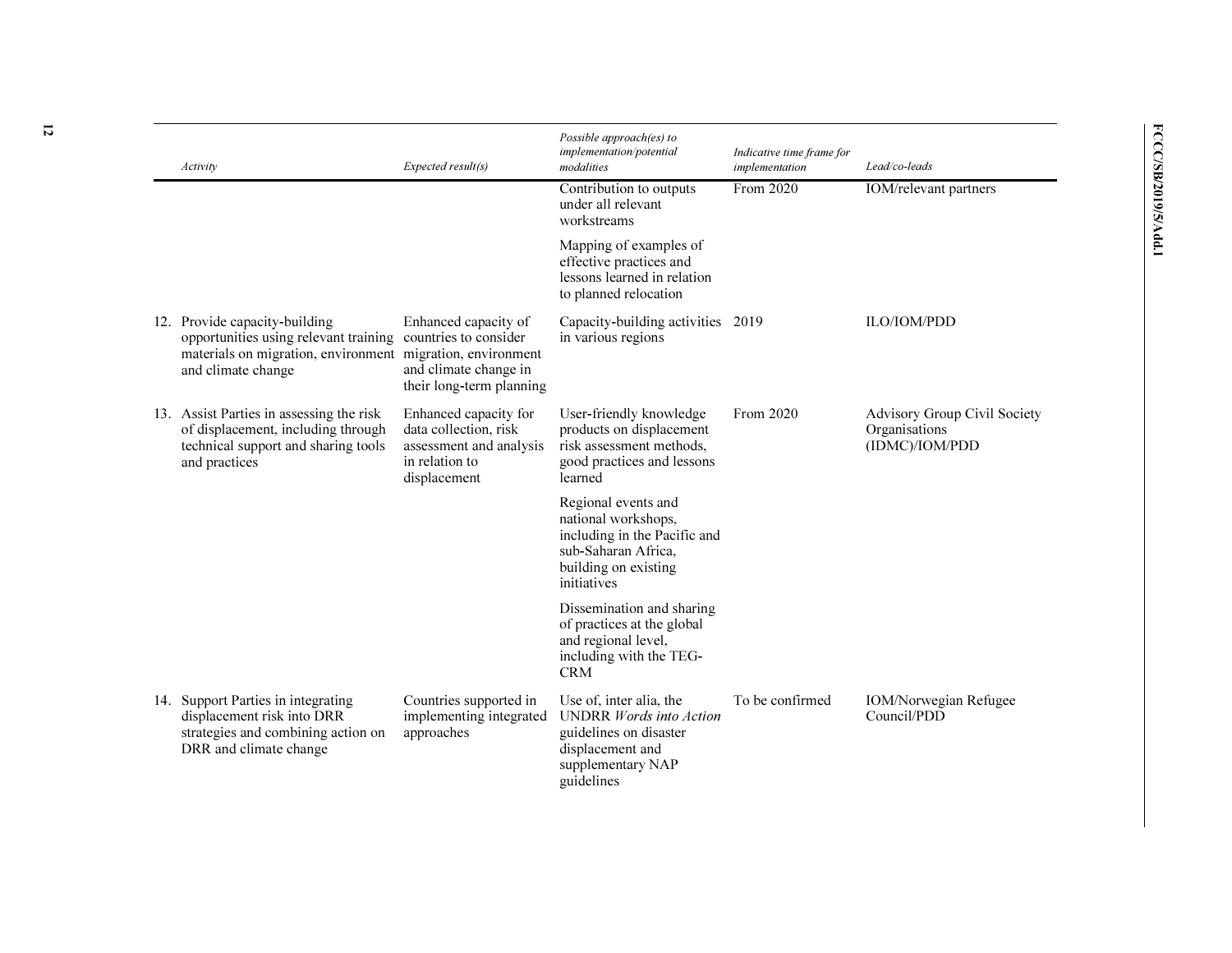| Activity                                                                                                                                                                                                                                              | Expected result(s)                                                                                                                                                           | Possible approach(es) to<br>implementation/potential<br>modalities                                                                                                                                                                              | Indicative time frame for<br>implementation | Lead/co-leads                               |
|-------------------------------------------------------------------------------------------------------------------------------------------------------------------------------------------------------------------------------------------------------|------------------------------------------------------------------------------------------------------------------------------------------------------------------------------|-------------------------------------------------------------------------------------------------------------------------------------------------------------------------------------------------------------------------------------------------|---------------------------------------------|---------------------------------------------|
| 15. Support Parties in strengthening<br>their understanding of preparedness<br>for displacement related to the<br>adverse impacts of climate change,                                                                                                  | Parties having<br>knowledge of and access<br>to tools and innovative<br>approaches (e.g.                                                                                     | Supporting the accessibility<br>of existing preparedness<br>and innovative tools for<br>Parties and stakeholders                                                                                                                                | To be confirmed                             | <b>IFRC/PDD/UNHCR</b>                       |
| including early warning systems,<br>contingency planning, evacuation<br>planning and resilience-building<br>strategies and plans, and support<br>them in developing innovative<br>approaches to preparedness, for<br>example forecast-based financing | guidance, case studies,<br>lessons learned, briefing<br>papers and finance) to<br>strengthen preparedness<br>for displacement related<br>to the effects of climate<br>change | Supporting the inclusion of<br>displacement related to the<br>effects of climate change in<br>existing preparedness<br>initiatives and dialogues<br>(e.g. under the World Bank,<br><b>United Nations</b><br>Development Programme<br>and UNDRR) |                                             |                                             |
|                                                                                                                                                                                                                                                       |                                                                                                                                                                              | Development and<br>dissemination of a technical<br>briefing paper on<br>preparedness and<br>innovative approaches, as<br>appropriate                                                                                                            |                                             |                                             |
| 16. Help to make available<br>supplementary guidelines on<br>integrating human mobility into                                                                                                                                                          | Countries supported in<br>integrating human<br>mobility into relevant                                                                                                        | Piloting of guidelines in<br>support of country planning<br>(as requested by Parties)                                                                                                                                                           | In 2020                                     | <b>IOM/Executive Committee</b><br>champions |
| relevant national planning<br>processes, including the process to<br>formulate and implement NAPs, as<br>appropriate                                                                                                                                  | national planning<br>processes, including the<br>process to formulate and<br>implement NAPs, as<br>appropriate                                                               | Contribution of ILO<br>guidance on labour<br>migration mobility, through<br>piloting of ILO guidelines,<br>and any other TFD activity<br>for piloting guidance                                                                                  | In 2021                                     | <b>ILO</b>                                  |
| 17. Collaborate with the Least<br>Developed Countries Expert Group<br>and the Adaptation Committee to<br>raise awareness of the importance of<br>integrating consideration of human                                                                   | Consideration of human<br>mobility challenges in<br>relevant national<br>planning processes,<br>including the process to                                                     | Via NAP Expo/possibly a<br>topic under the Adaptation<br>Forum                                                                                                                                                                                  | To be confirmed                             | <b>Executive Committee</b><br>champions/IOM |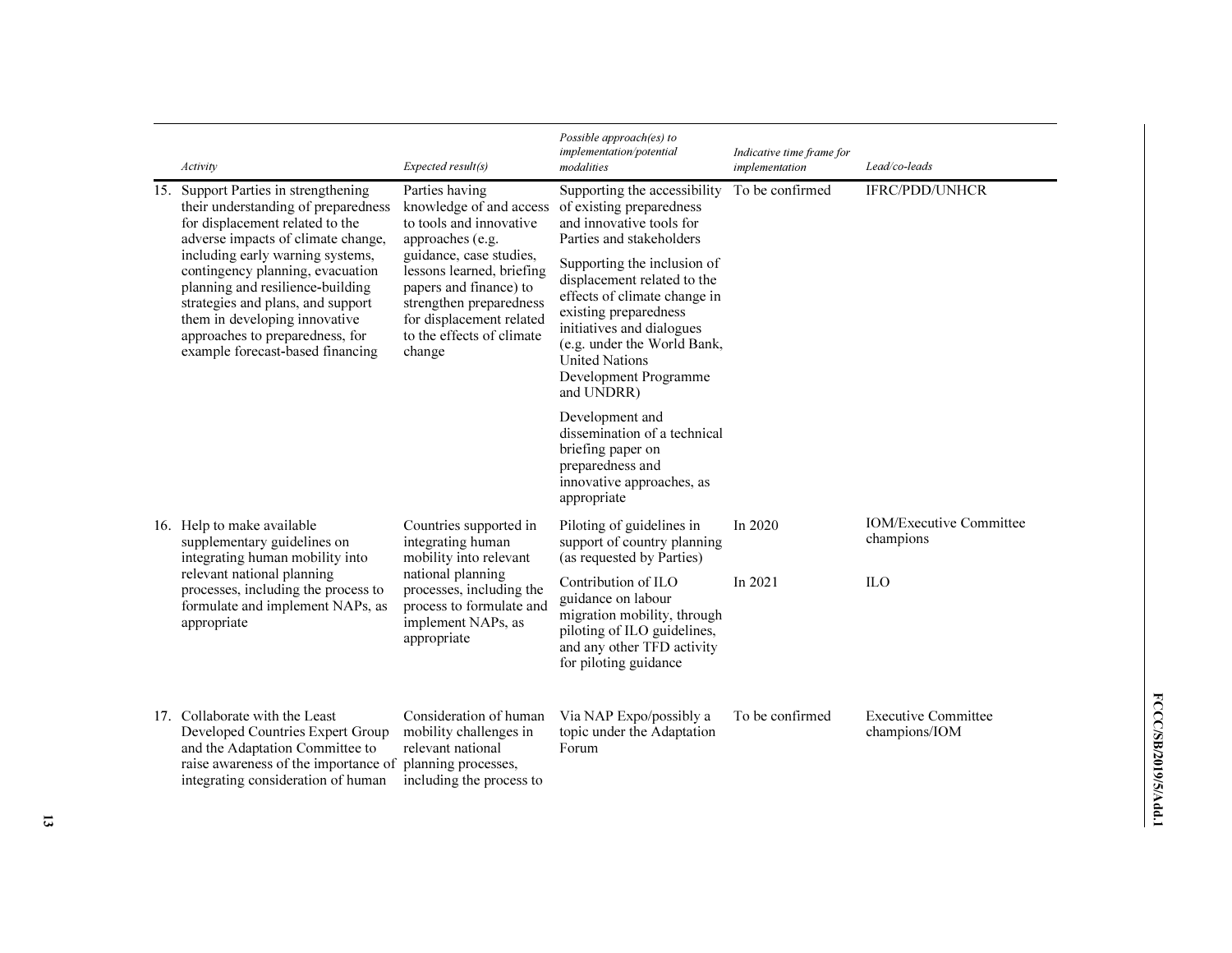| Activity                                                                                                                                                                                                                                          | Expected result(s)                                                                                                                                                           | Possible approach(es) to<br>implementation/potential<br>modalities                                     | Indicative time frame for<br>implementation | Lead/co-leads                                   |
|---------------------------------------------------------------------------------------------------------------------------------------------------------------------------------------------------------------------------------------------------|------------------------------------------------------------------------------------------------------------------------------------------------------------------------------|--------------------------------------------------------------------------------------------------------|---------------------------------------------|-------------------------------------------------|
| mobility in the context of climate<br>change                                                                                                                                                                                                      | formulate and implement<br><b>NAPs</b>                                                                                                                                       |                                                                                                        |                                             |                                                 |
| 18. Support the inclusion of the<br>challenges of displacement related<br>to the adverse effects of climate<br>change in the work of the high-level                                                                                               | Consideration of<br>displacement related to<br>the adverse effects of<br>climate change included                                                                             | Sharing the<br>recommendations and the<br>work of the TFD, as<br>appropriate                           | To be confirmed                             | PDD/others                                      |
| panel on internal displacement                                                                                                                                                                                                                    | in the work of the high-<br>level panel                                                                                                                                      | Dialogue and engagement<br>in relevant events of the<br>high-level panel                               |                                             |                                                 |
|                                                                                                                                                                                                                                                   |                                                                                                                                                                              | Submission of a<br>background/briefing paper,<br>as appropriate                                        |                                             |                                                 |
| 19. Organize (a) training/awareness-<br>building workshop(s) for youth on<br>displacement in the context of<br>climate change                                                                                                                     | Increased awareness<br>among youth on<br>displacement in the<br>context of climate<br>change, and youth voices<br>brought into<br>considerations under the<br>WIM/Convention | Workshops and events at<br>sessions of the COP and<br><b>COYs</b>                                      | COP and COY 25<br>and 26                    | Youth non-governmental<br>organizations         |
| 20. Identify opportunities for accessing<br>existing funding and develop<br>guidance on preparing project<br>proposals on averting, minimizing<br>and addressing displacement related<br>to climate change for the GCF,<br>other funds and donors | Better understanding of<br>how to access finance.<br>including through the<br><b>GCF</b>                                                                                     | Meeting with the operating<br>entities of the Financial<br>Mechanism and the<br><b>Adaptation Fund</b> | In $2021$                                   | <b>Executive Committee</b><br>champions/ILO/IOM |
|                                                                                                                                                                                                                                                   | Enhanced access to<br>finance for averting,<br>minimizing and<br>addressing displacement<br>associated with climate<br>change                                                | Development of relevant<br>guidance for Parties                                                        |                                             | IOM (development of<br>guidance)                |
| 21. Invite experts to provide technical<br>briefings on innovative approaches                                                                                                                                                                     | Enhanced understanding<br>among the Executive<br>Committee and its                                                                                                           | Expert briefings in<br>conjunction with Executive<br>Committee meetings                                | Continuous                                  | <b>Executive Committee</b><br>champions         |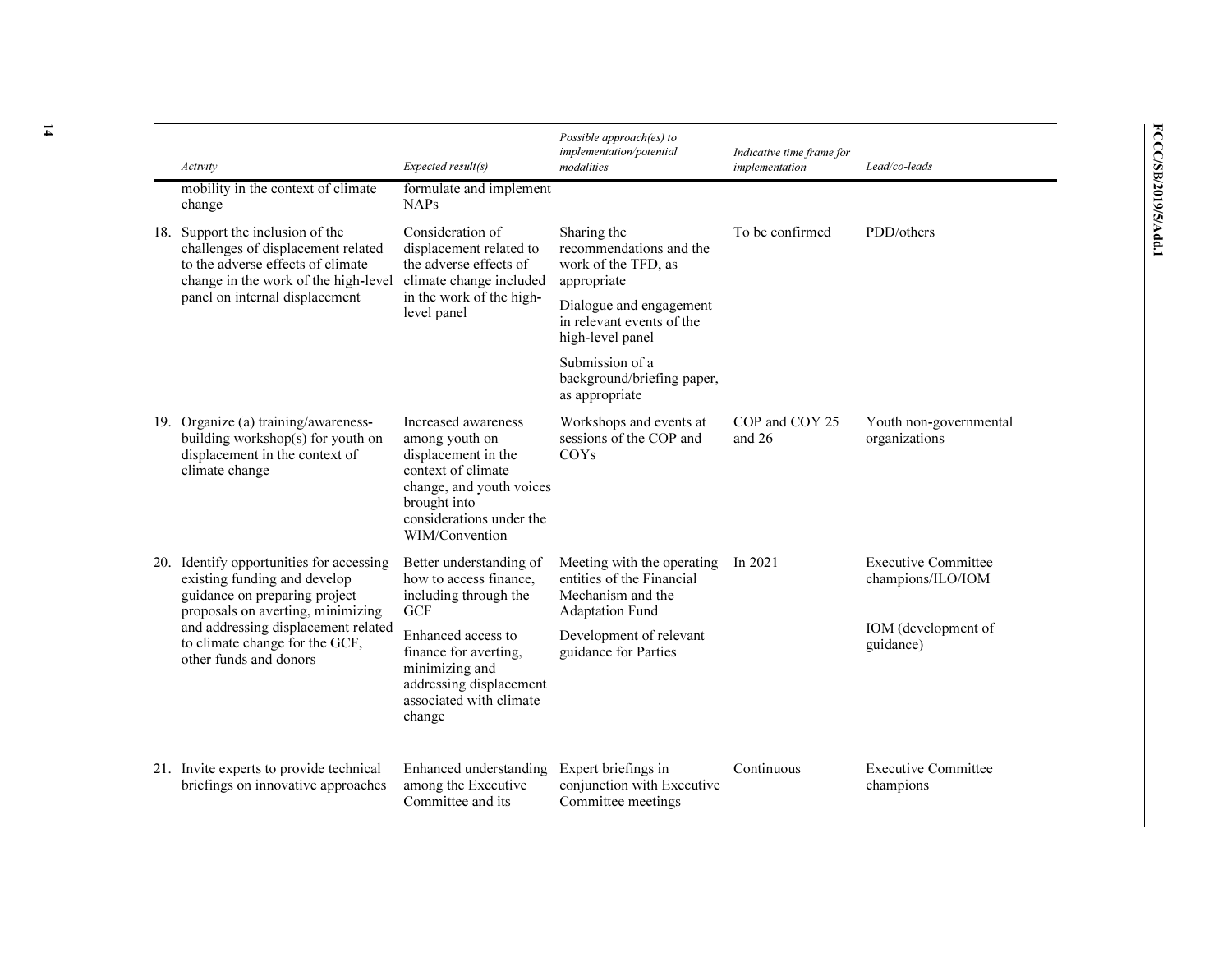| Activity                                            | Expected result(s)                    | Possible approach(es) to<br>implementation/potential<br>modalities                                           | Indicative time frame for<br>implementation | Lead/co-leads              |
|-----------------------------------------------------|---------------------------------------|--------------------------------------------------------------------------------------------------------------|---------------------------------------------|----------------------------|
| to the Executive Committee and its<br>subgroups     | subgroups of innovative<br>approaches |                                                                                                              |                                             |                            |
| 22. Continue engaging with relevant<br>stakeholders | Enhanced stakeholder<br>engagement    | Inviting ad hoc members to Continuous<br>collaborate in implementing<br>activities in this plan of<br>action |                                             | <b>TFD</b>                 |
|                                                     |                                       | Stakeholder meeting                                                                                          |                                             | IOM/PDD (contingent on     |
|                                                     |                                       | Considering and producing<br>communication material, as<br>appropriate                                       |                                             | funding)/relevant partners |
|                                                     |                                       | Improving communication<br>channels, as appropriate                                                          |                                             |                            |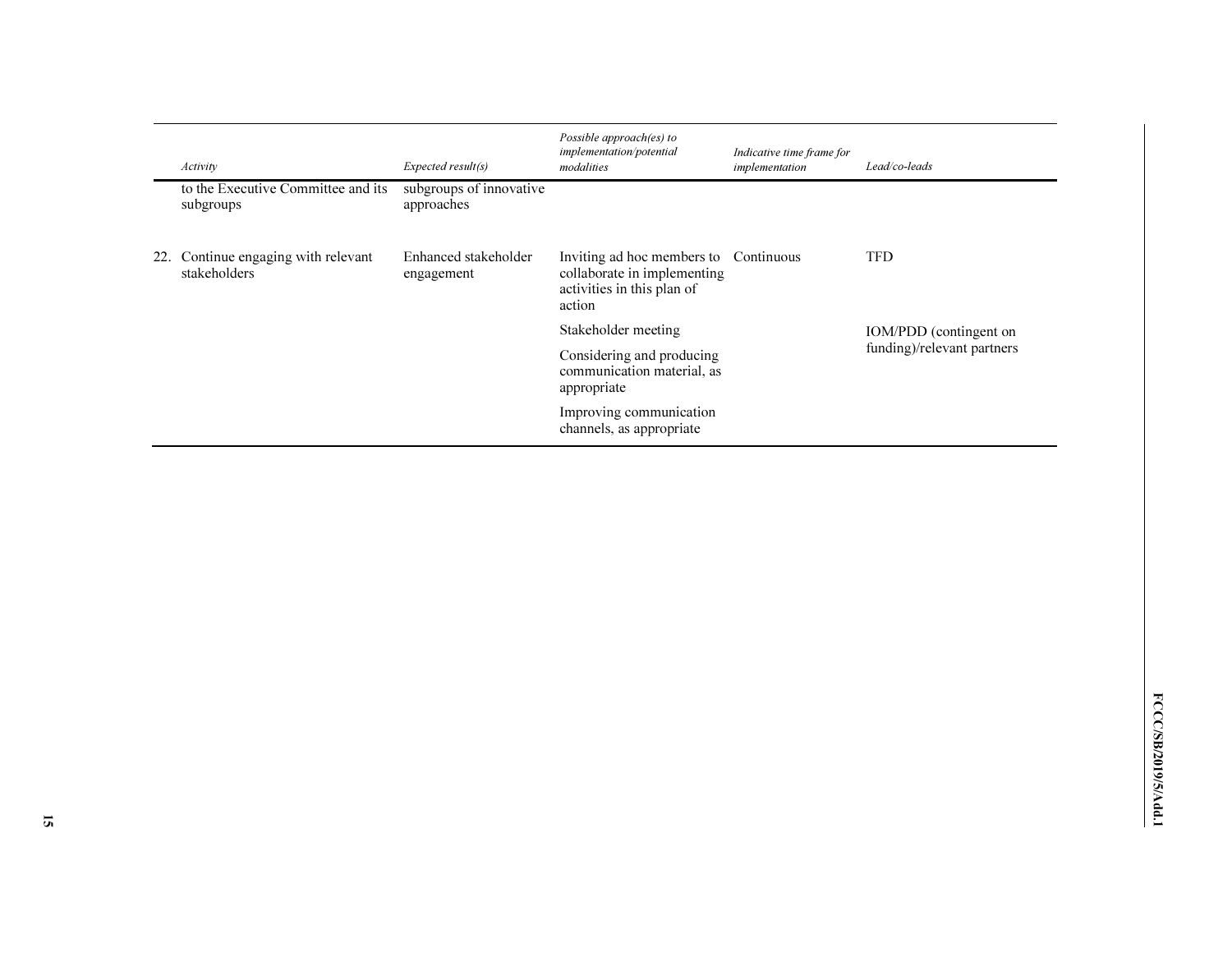### 16

**Annex II**<br> **Technical expert group on comprehensive risk management: plan of action<br>
This plan, developed by the TEG-CRM, identifies actions that will contribute to the implementation of the activities under strategic<br>
wo** of strategic workstream (c). Where relevant, linkages to other workstreams have been identified. The leads or co-leads of the actions will consult with the TEG-CRM, as appropriate, in undertaking the respective actions, and report orally at TEG-CRM meetings (or, where relevant, as agreed with the TEG-CRM) on the progress of those actions, undertaken in collaboration with the TEG-CRM and the Executive Committee.

| Result/related activity under<br>workstream $(c)$ of the five-year<br>rolling workplan of the<br><b>Executive Committee</b> | Actions/deliverables                                                                                                                                                                                                                                             | Lead/co-leads                 | Indicative time frame for<br>completion of action |
|-----------------------------------------------------------------------------------------------------------------------------|------------------------------------------------------------------------------------------------------------------------------------------------------------------------------------------------------------------------------------------------------------------|-------------------------------|---------------------------------------------------|
| <b>Methodologies for</b><br>enhancing knowledge                                                                             | A.1                                                                                                                                                                                                                                                              |                               |                                                   |
| and understanding of<br><b>CRM</b> approaches<br>identified and/or<br>developed<br>(activity 2a)                            | At COP 25, the NAP Expo and/or the<br>Adaptation Futures conference, hold an<br>event (tentative title: "Bringing together"<br>comprehensive risk management with<br>national adaptation plans and other relevant<br>processes"), with the following subactions: | IISD/MCII/CA/IIASA/IFRC/UNDRR | By end $2020$                                     |
|                                                                                                                             | i. Develop guidance documents on CRM<br>(broad focus: nationally determined<br>contributions, NAPs) to be discussed at the<br>events above and made available on the<br>Fiji Clearing House for Risk Transfer<br>[linkages with activity $5b$ ]                  | CA/IIASA/IISD/MCII/IFRC       |                                                   |
|                                                                                                                             | ii. Prepare (or share) infographic on links<br>between NAP processes and DRR<br>strategies to promote CRM approaches<br>[linkages with activity $5b$ ]                                                                                                           | <b>IISD/UNDRR</b>             |                                                   |
|                                                                                                                             | iii. Share summary of responses to the<br>questionnaire on climate risk completed<br>under the initial two-year workplan of the<br>Executive Committee with the TEG-CRM                                                                                          | Secretariat                   |                                                   |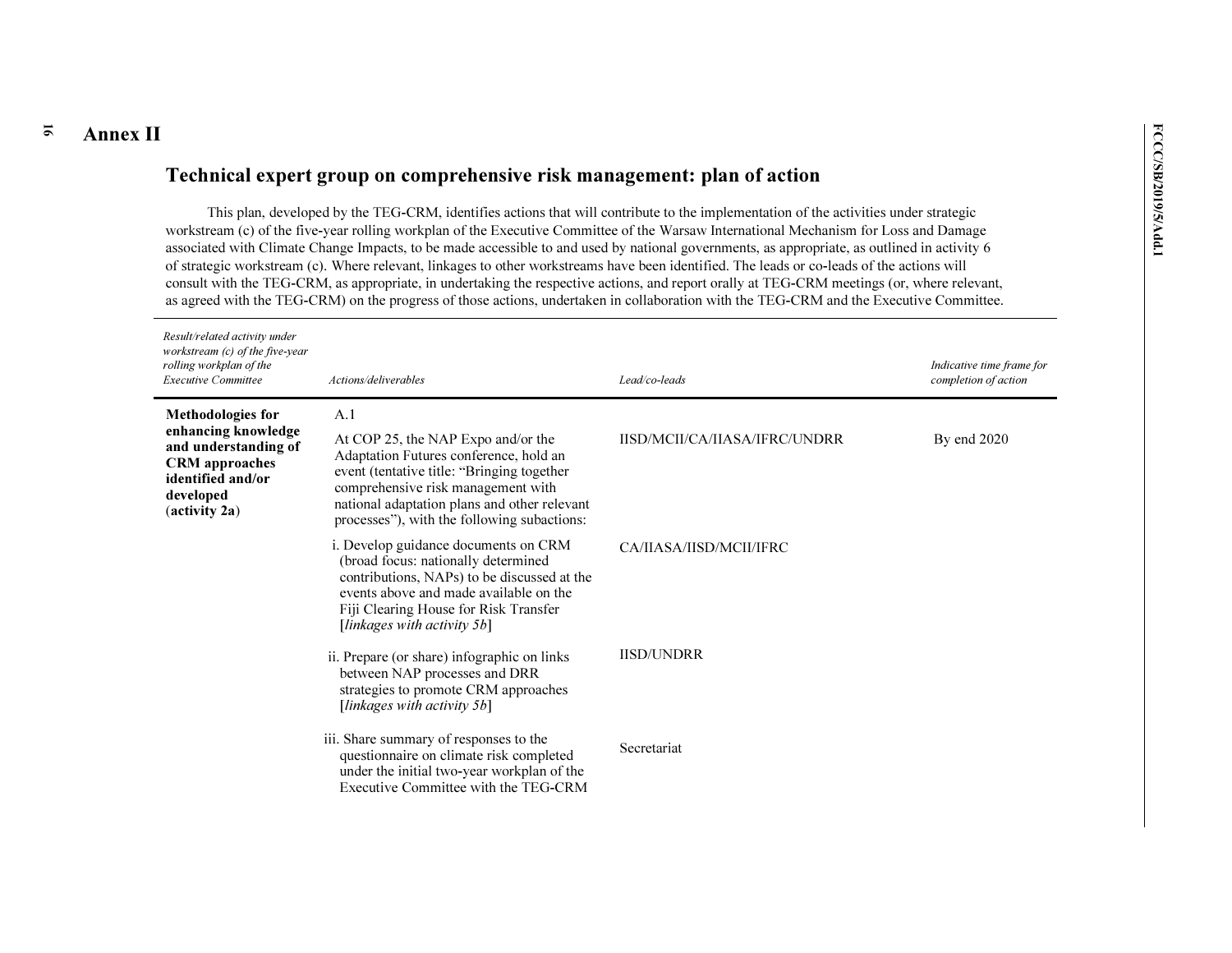| Result/related activity under<br>workstream (c) of the five-year<br>rolling workplan of the<br><b>Executive Committee</b> | Actions/deliverables                                                                                                                                                           | Lead/co-leads              | Indicative time frame for<br>completion of action |
|---------------------------------------------------------------------------------------------------------------------------|--------------------------------------------------------------------------------------------------------------------------------------------------------------------------------|----------------------------|---------------------------------------------------|
|                                                                                                                           | iv. Share examples from ongoing or<br>completed CRM approaches with the TEG-<br><b>CRM</b>                                                                                     | WFP/IFRC                   |                                                   |
|                                                                                                                           | A.2                                                                                                                                                                            |                            |                                                   |
|                                                                                                                           | Prepare and share the summary of the event<br>referred to in activity A.1 above with the<br>Executive Committee for its consideration                                          | Secretariat                | By end 2020                                       |
|                                                                                                                           | A.3                                                                                                                                                                            |                            |                                                   |
|                                                                                                                           | Organize an expert meeting on risk<br>assessment and adaptation with a view to<br>informing the IPCC assessment process <sup>a</sup>                                           | <b>IFRC/IIASA/CA/UNDRR</b> | By end 2020                                       |
|                                                                                                                           | A.4                                                                                                                                                                            |                            |                                                   |
|                                                                                                                           | Develop a NAP database, tagging CRM<br>approaches and lessons learned in different<br>countries                                                                                | <b>IISD</b>                | $2020 - 2021$                                     |
|                                                                                                                           | A.5                                                                                                                                                                            |                            |                                                   |
|                                                                                                                           | Capture and share lessons learned from the<br>NAP Global Network's regional peer<br>learning summit for the Pacific on linking<br>community assessment with the NAP<br>process | <b>IISD/CA</b>             | By end 2020                                       |
| Revised compendium                                                                                                        | B.1                                                                                                                                                                            |                            |                                                   |
| (activity 2b)                                                                                                             | Revise and update the compendium on<br>CRM on the basis of final inputs from the<br><b>TEG-CRM</b>                                                                             | Secretariat                | Completed                                         |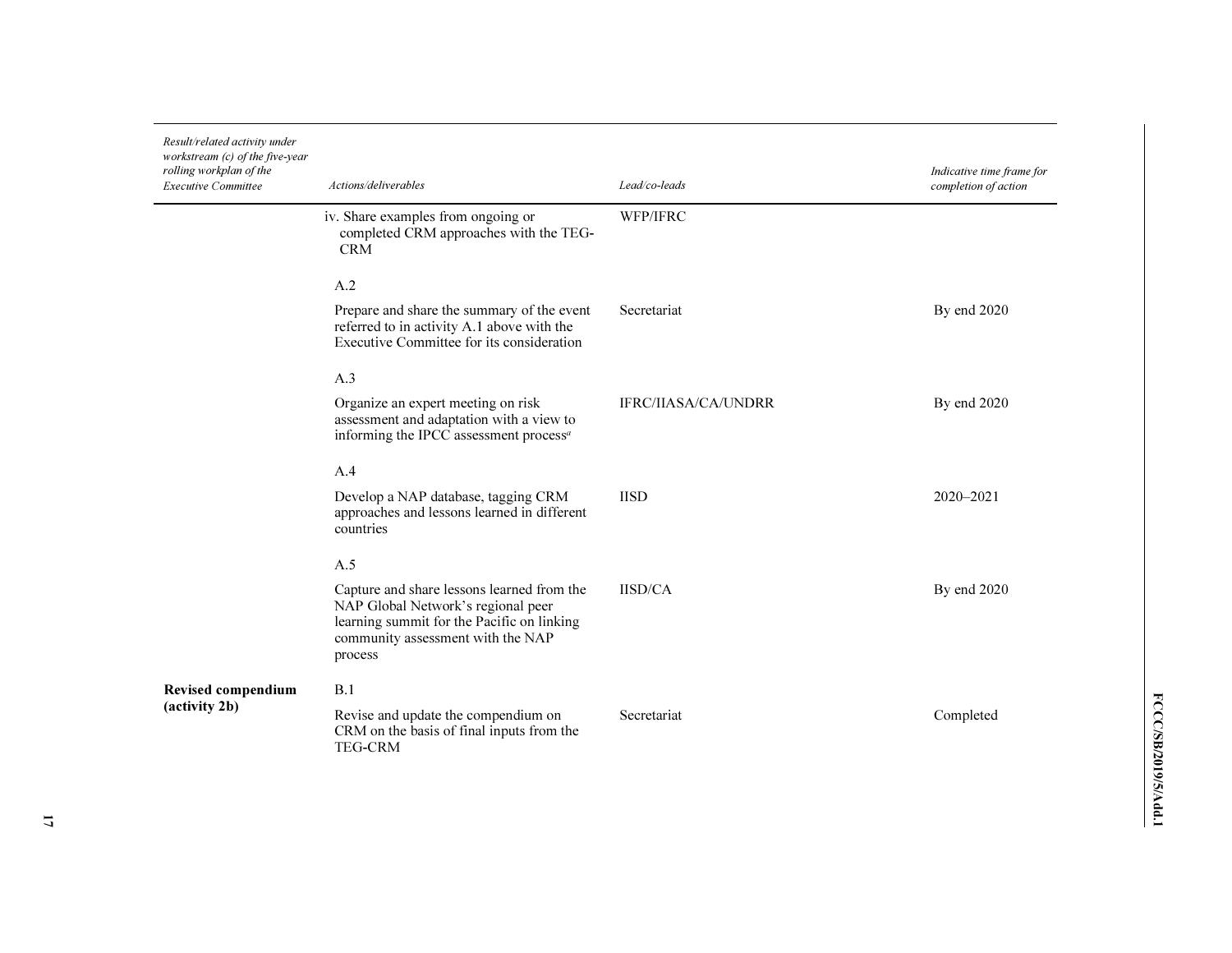| Result/related activity under<br>workstream (c) of the five-year<br>rolling workplan of the<br><b>Executive Committee</b>          | Actions/deliverables                                                                                                                                                           | Lead/co-leads                                                                               | Indicative time frame for<br>completion of action |
|------------------------------------------------------------------------------------------------------------------------------------|--------------------------------------------------------------------------------------------------------------------------------------------------------------------------------|---------------------------------------------------------------------------------------------|---------------------------------------------------|
|                                                                                                                                    | B.2                                                                                                                                                                            | Secretariat                                                                                 | Continuous                                        |
|                                                                                                                                    | Create and maintain a user-friendly version<br>of the compendium and, where necessary,<br>update information on CRM approaches                                                 |                                                                                             |                                                   |
| Paper(s) with clear                                                                                                                | C.1                                                                                                                                                                            |                                                                                             |                                                   |
| priority<br>$(\text{activity } 2c)$                                                                                                | Prepare paper(s) on social protection and<br>forecast-based approaches                                                                                                         | IFRC, WFP, ActionAid, ODI and relevant<br>organizations (e.g. $DIE^b$ )                     | In $2020$                                         |
| <b>Improved</b> and                                                                                                                | D.1                                                                                                                                                                            |                                                                                             |                                                   |
| enhanced<br>understanding of tools<br>and instruments for<br>addressing the limits of<br>the current CRM<br>approaches and actions | Prepare technical paper(s) and undertake a<br>book project on incremental and<br>transformational approaches in<br>collaboration with the TEG-CRM and<br>relevant institutions | CA/IIASA/IFRC/UNU and relevant<br>organizations                                             | In 2020                                           |
| to facilitate<br>transformational                                                                                                  | D.2                                                                                                                                                                            |                                                                                             |                                                   |
| approaches<br>(activity 2d)                                                                                                        | Issue a call for submissions to support<br>activity D.1 above                                                                                                                  | Secretariat                                                                                 | In $2020$                                         |
|                                                                                                                                    | D.3                                                                                                                                                                            |                                                                                             |                                                   |
|                                                                                                                                    | Conduct a desk review on the climate-<br>conflict-food security nexus                                                                                                          | WFP/Victor Cardenas/IFRC, <sup>c</sup> in collaboration<br>with relevant knowledge partners | $2019 - 2020$                                     |
|                                                                                                                                    | D.4                                                                                                                                                                            |                                                                                             |                                                   |
|                                                                                                                                    | Identify how artificial intelligence can help<br>in further developing CRM approaches<br>(including regulatory frameworks)                                                     | Linda Siegele/IIASA, in collaboration with<br>relevant knowledge partners (e.g. DIE)        | In $2020$                                         |
| <b>Enhanced</b>                                                                                                                    | E.1                                                                                                                                                                            |                                                                                             |                                                   |
| understanding of how<br>the Fiji Clearing                                                                                          | Invite partners to share information on the<br>usage of the Clearing House, topics and                                                                                         | Secretariat                                                                                 | In 2020                                           |

18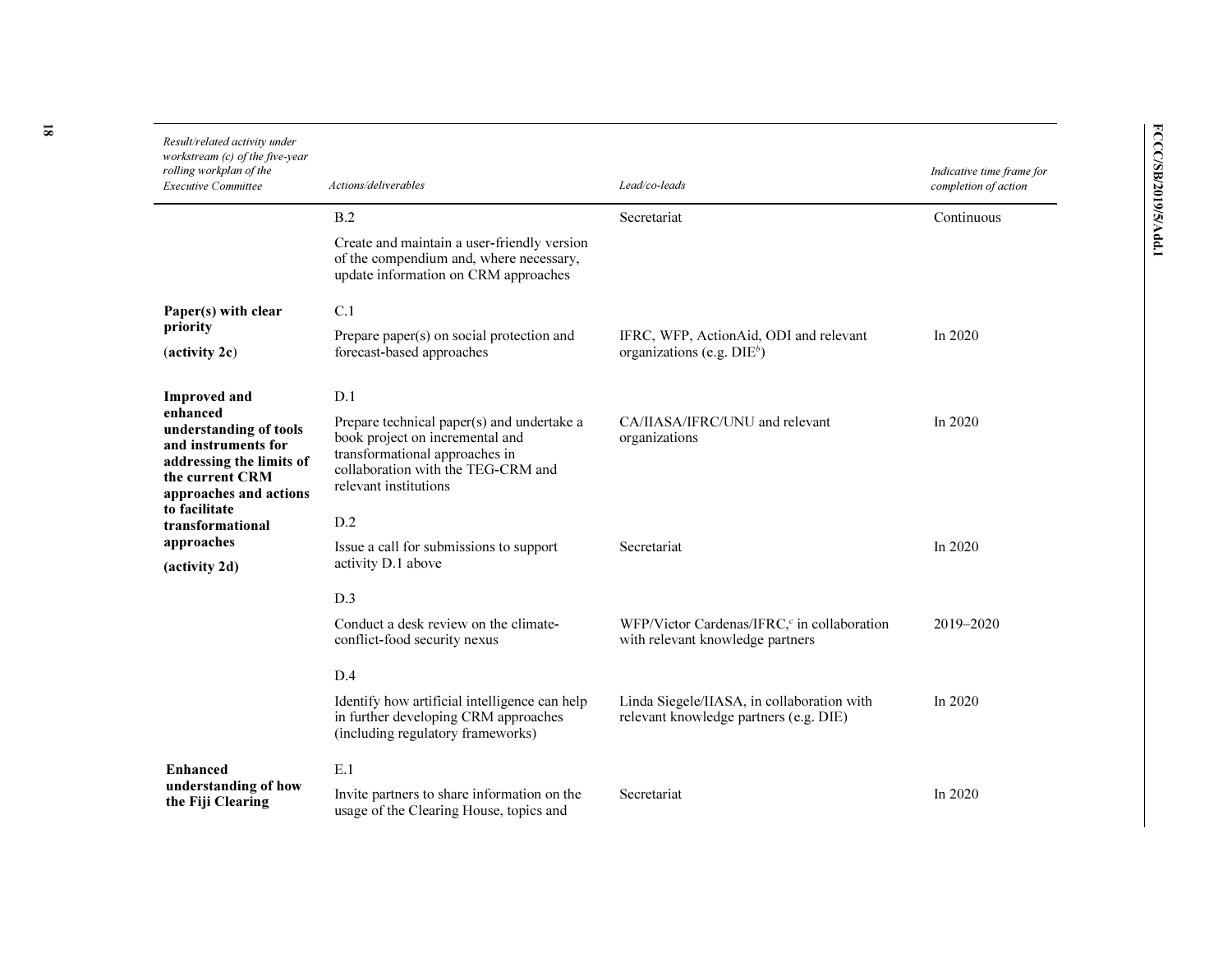| Result/related activity under<br>workstream $(c)$ of the five-year<br>rolling workplan of the<br><b>Executive Committee</b>                                                             | Actions/deliverables                                                                                                                                                                                                                                                                                                                                          | Lead/co-leads                                             | Indicative time frame for<br>completion of action |
|-----------------------------------------------------------------------------------------------------------------------------------------------------------------------------------------|---------------------------------------------------------------------------------------------------------------------------------------------------------------------------------------------------------------------------------------------------------------------------------------------------------------------------------------------------------------|-----------------------------------------------------------|---------------------------------------------------|
| <b>House for Risk</b><br><b>Transfer supports the</b><br>work of the Executive<br>Committee and the<br><b>TEG-CRM</b><br>(activity 2e)                                                  | questions posed and relevant information,<br>and submit that information to the<br>Executive Committee for consideration of<br>how the Clearing House mechanisms can be<br>enhanced to support the specific needs for<br>disseminating the outputs of the TEG-CRM                                                                                             |                                                           |                                                   |
| Relevant regional and<br>global research<br>programmes and<br>organizations that<br>provide capacity-<br>building for<br>observation and risk<br>assessment identified<br>(activity 4a) | A.1<br>Compile and complete an initial list of<br>relevant regional and global research<br>programmes and organizations (including a<br>full list of acronyms), complemented by a<br>list of international businesses, that provide<br>capacity-building for observation and risk<br>assessment [linkages with activity 1a under<br>strategic workstream (a)] | WMO and UNDRR                                             | Completed                                         |
|                                                                                                                                                                                         | A.2<br>Organize a stakeholder engagement<br>workshop to identify capacity gaps related<br>to observation and risk assessment at the<br>national, regional and global level and to<br>learn from national examples with a view to<br>enhancing national and regional capacity<br>[linkages with activity 2d under strategic<br>workstream (e)]                 | Secretariat in collaboration with WMO and<br><b>UNDRR</b> | October 2019                                      |
| <b>Enhanced</b><br>understanding and<br>awareness of the user<br>interface platform and<br>other tools available<br>through WMO that                                                    | B.1<br>Make a presentation at Excom 9 and<br>collaborate in designing and conducting the<br>stakeholder workshop referred to in activity<br>A.2 above                                                                                                                                                                                                         | WMO and UNDRR                                             | Completed                                         |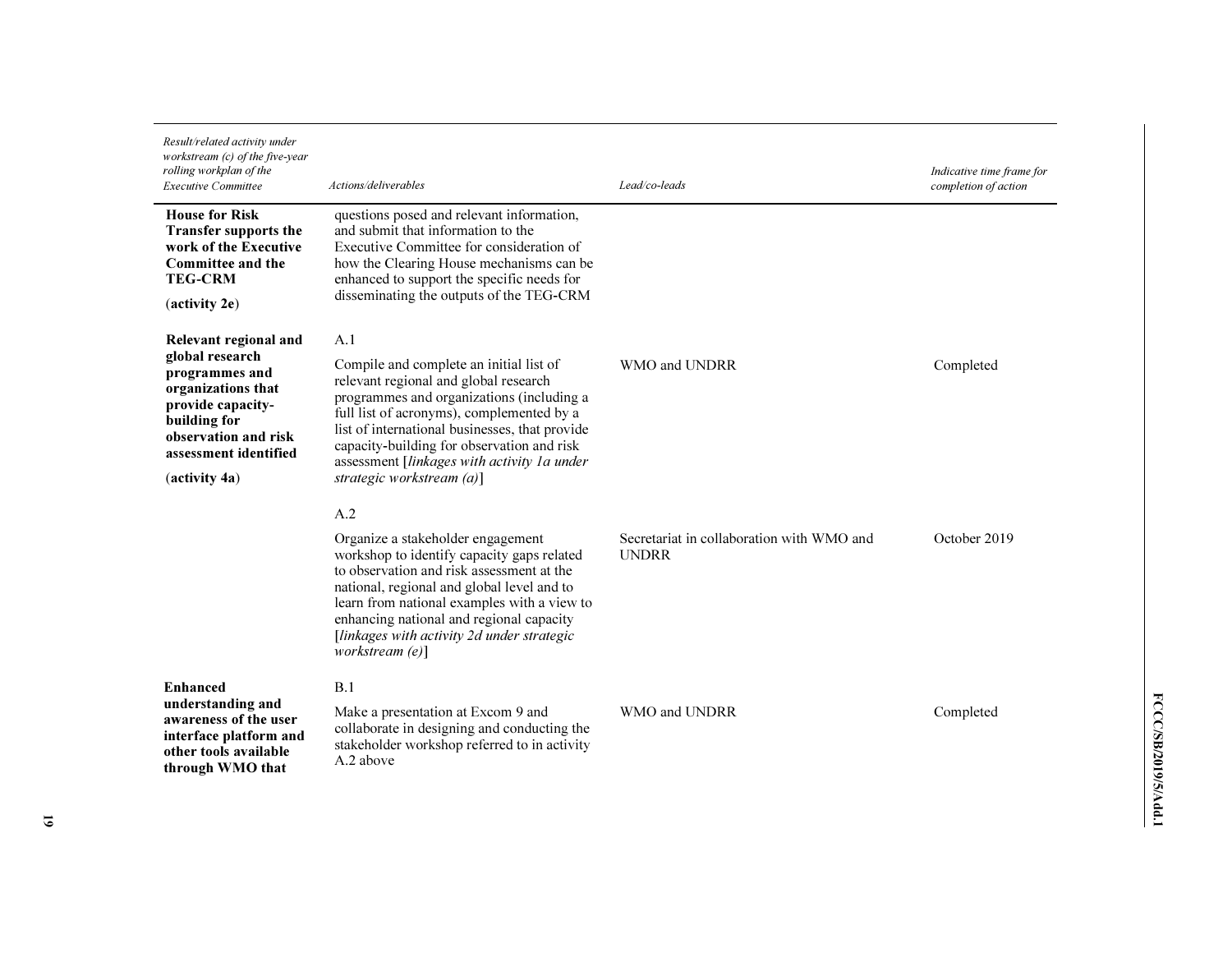| Result/related activity under<br>workstream (c) of the five-year<br>rolling workplan of the<br><b>Executive Committee</b>                                                                    | Actions/deliverables                                                                                                                                                                                                                                                                                                                                          | Lead/co-leads                                             | Indicative time frame for<br>completion of action |
|----------------------------------------------------------------------------------------------------------------------------------------------------------------------------------------------|---------------------------------------------------------------------------------------------------------------------------------------------------------------------------------------------------------------------------------------------------------------------------------------------------------------------------------------------------------------|-----------------------------------------------------------|---------------------------------------------------|
| support the design and<br>implementation of                                                                                                                                                  | B.2<br>Continue to engage with the Executive                                                                                                                                                                                                                                                                                                                  | <b>WMO</b>                                                | In $2020$                                         |
| <b>CRM</b> approaches<br>among relevant users<br>(activity 4b)                                                                                                                               | Committee on matters related to activity 4<br>under workstream (c) of its five-year rolling<br>workplan and in implementing CRM<br>approaches                                                                                                                                                                                                                 |                                                           |                                                   |
| Capacity-building                                                                                                                                                                            | C.1                                                                                                                                                                                                                                                                                                                                                           |                                                           |                                                   |
| needs identified, as<br>appropriate<br>(activity 4c)                                                                                                                                         | Prepare a workshop report on how to<br>address key capacity gaps related to<br>observation and risk assessment on the basis<br>of the outcomes of activity A.2 above<br>[linkages with activity 2d under strategic<br>workstream $(e)$ ]                                                                                                                      | Secretariat in collaboration with WMO and<br><b>UNDRR</b> | By end 2019                                       |
| Development and/or                                                                                                                                                                           | A.1                                                                                                                                                                                                                                                                                                                                                           |                                                           |                                                   |
| dissemination of<br>guidance facilitated, as<br>appropriate, for<br>comprehensive risk<br>profiles, and, where<br>possible,<br>comprehensive risk<br>profiles developed for<br>designing and | Hold a workshop (working title: "Unifying<br>climate risk data at the country level") at the<br>fifty-second sessions of the subsidiary<br>bodies with a view to discussing the added<br>value of creating risk profiles,<br>technicalities/methodologies, standards and<br>data sources for risk profiles, including the<br>preparation of asset inventories | MCII/UNDRR/Victor Cardenas                                | In 2020                                           |
| implementing country-<br>driven risk/risk                                                                                                                                                    | A.2                                                                                                                                                                                                                                                                                                                                                           |                                                           |                                                   |
| assessments at the<br>national level,<br>including for the<br>preparation of asset                                                                                                           | Develop a comprehensive risk profile,<br>including a case study on climate risk and<br>social protection in Indonesia and Japan                                                                                                                                                                                                                               | Mercy Corps, MCII, UNU and relevant<br>organizations      | By end 2020                                       |
| inventories                                                                                                                                                                                  | A.3                                                                                                                                                                                                                                                                                                                                                           |                                                           |                                                   |
| (activity 5a)                                                                                                                                                                                | Invite relevant organizations, agencies and<br>community-based institutions to share                                                                                                                                                                                                                                                                          | ActionAid                                                 | In $2020$                                         |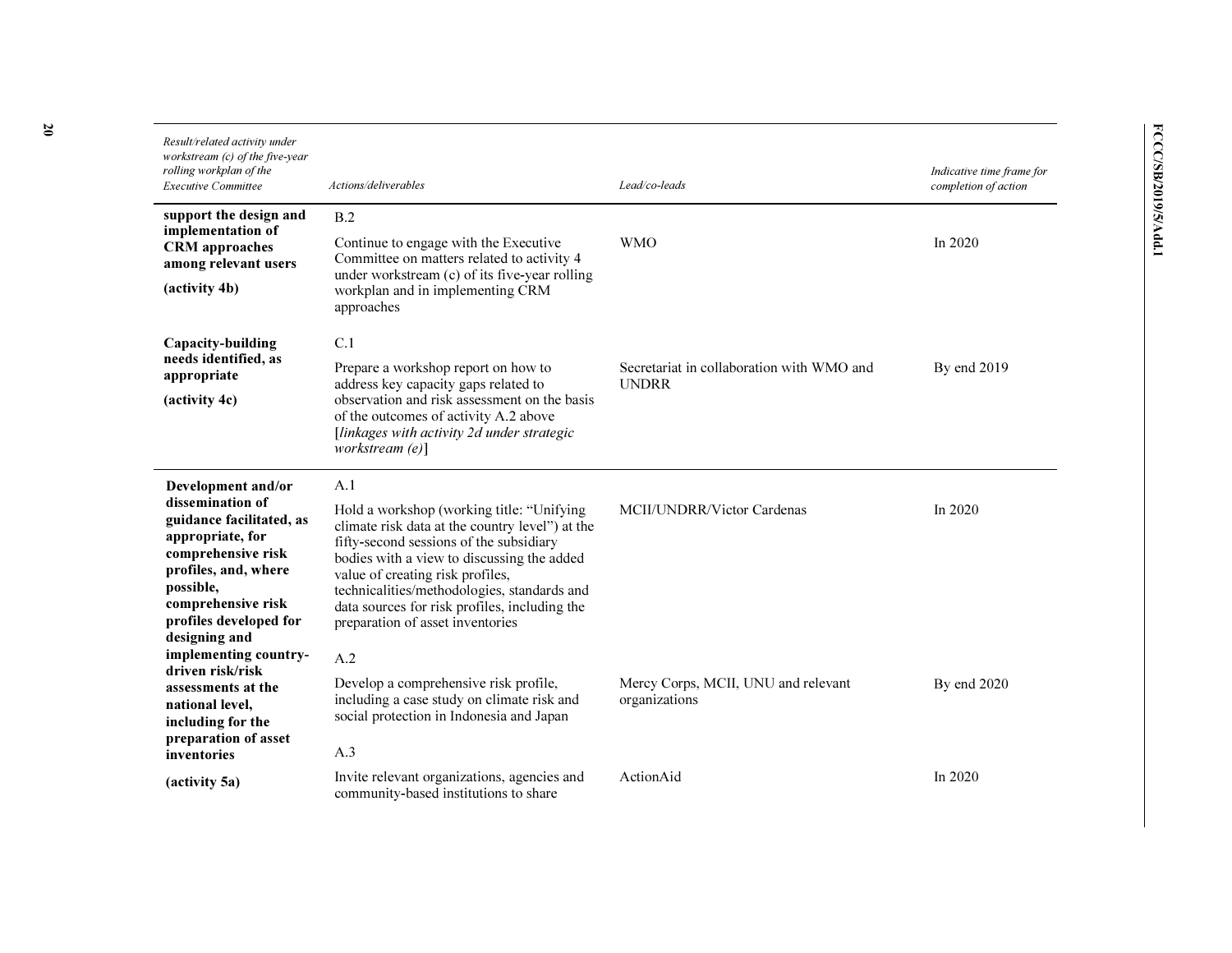| Result/related activity under<br>workstream (c) of the five-year<br>rolling workplan of the<br><b>Executive Committee</b> | Actions/deliverables                                                                                                                                                                                                                                                                                                  | Lead/co-leads                                                                               | Indicative time frame for<br>completion of action |
|---------------------------------------------------------------------------------------------------------------------------|-----------------------------------------------------------------------------------------------------------------------------------------------------------------------------------------------------------------------------------------------------------------------------------------------------------------------|---------------------------------------------------------------------------------------------|---------------------------------------------------|
|                                                                                                                           | experience of and knowledge on risk<br>assessment                                                                                                                                                                                                                                                                     |                                                                                             |                                                   |
| <b>Risk management</b><br>strategies and<br>approaches/good<br>contingency plans and<br>planning<br>(activity 5b)         | B.1<br>Facilitate the development and<br>dissemination of subnational guidance on<br>CRM [linkages with activity 2a]                                                                                                                                                                                                  | IFRC/IIASA/UNU and relevant organizations                                                   | 2019–2020                                         |
|                                                                                                                           | B.2<br>Organize a side event and deliver a<br>presentation on CRM knowledge products<br>(e.g. evidence on costs and benefits of<br>different risk management approaches) at<br>the Dialogue Platform on forecast-based<br>finance                                                                                     | WFP and IFRC                                                                                | By end 2019                                       |
|                                                                                                                           | B.3<br>Organize regional expert workshops to<br>identify regional stakeholders and needs<br>related to climate risk management<br>(building on activity A.2 above) and to<br>support the development of national and<br>subnational DRR plans, inclusive of<br>ecosystem-based solutions, informed by<br>climate risk | UNDRR and relevant organizations                                                            | 2019-2020                                         |
|                                                                                                                           | B.4<br>Prepare a paper or synthesis report on risk<br>layering, inclusive of strategies and<br>methodologies for assessing risk layering<br>and risk governance [linkages with activity<br>3b under strategic workstream (e)]                                                                                         | IIASA/IFRC/Victor Cardenas/Linda<br>Siegele/WFP (contributor) and relevant<br>organizations | In 2020                                           |